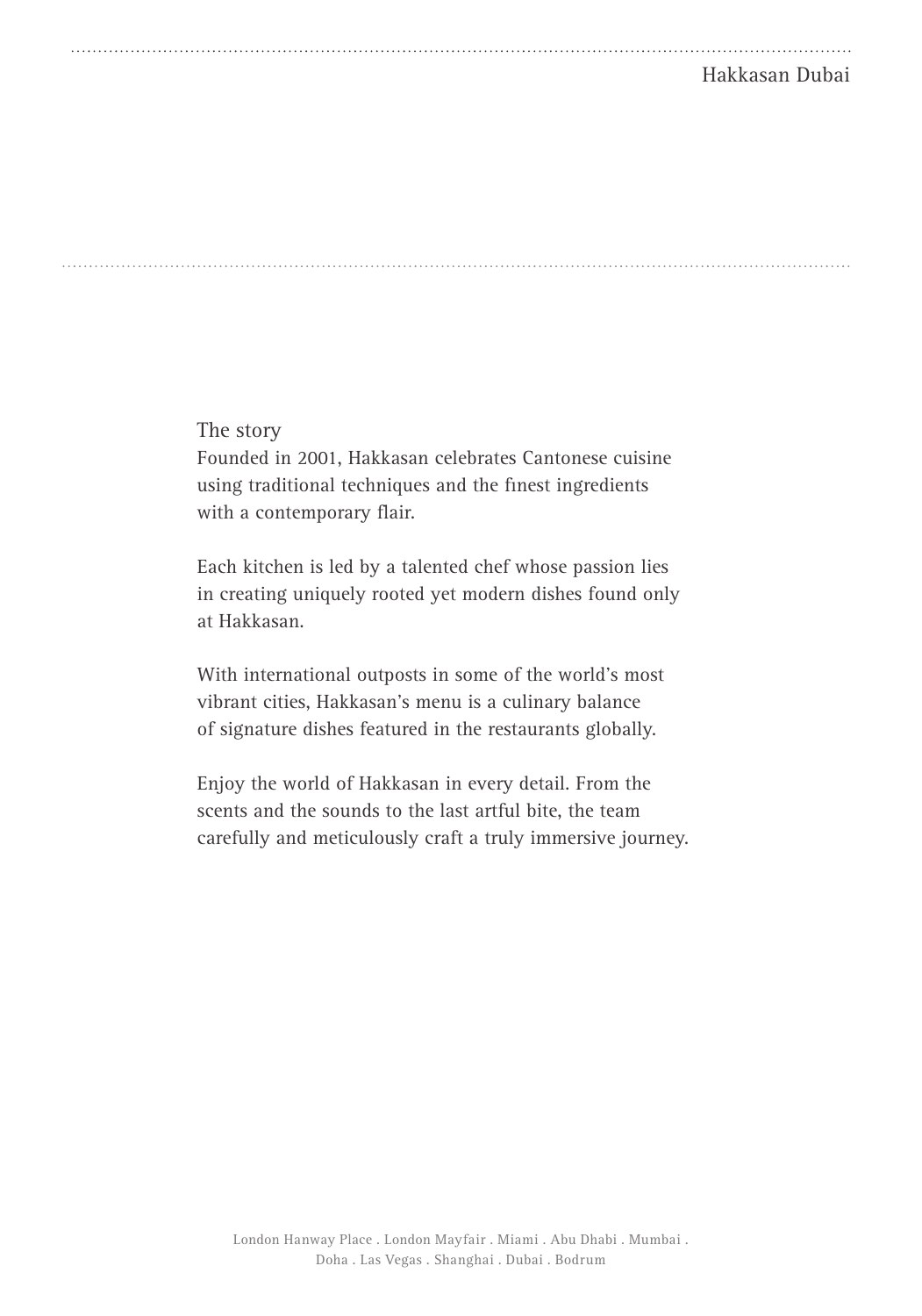|                     |         | Dragon menu<br>The enduring symbol of power, strength and vigilance                                                                                                  |
|---------------------|---------|----------------------------------------------------------------------------------------------------------------------------------------------------------------------|
|                     |         | AED 498 per person<br>for parties of two or more and entire party                                                                                                    |
| Small eat<br>小吃     | 至尊四式点心拼 | Supreme dim sum platter<br>kaffir lime lobster har gau<br>abalone and chicken shui mai with caviar<br>smoked freshwater eel and taro<br>sea urchin scallion dumpling |
|                     | 椒鹽脆鮮魷   | Salt and pepper squid                                                                                                                                                |
|                     | 茶香燻神牛排  | Jasmine tea smoked Wagyu beef ribs                                                                                                                                   |
| Main                | 黑椒牛仔粒   | Stir-fry black pepper rib eye beef *                                                                                                                                 |
| 主菜                  | 海皇亚参煲   | Assam seafood toban<br>prawn, scallop, yellowtail, aubergine                                                                                                         |
|                     | 石榴咕噜雞片  | Sweet and sour chicken with pomegranate                                                                                                                              |
|                     | 银白菜苗    | Shanghai pak choi V                                                                                                                                                  |
|                     | 蛋香毛豆炒飯  | Edamame egg fried rice                                                                                                                                               |
| <b>Dessert</b><br>甜 | 廚師的選擇   | Chef's selection                                                                                                                                                     |

September 2021

Although all due care is taken, dishes may still contain ingredients that are not set out on the menu and these ingredients may cause an allergic reaction.

 $\star$  Signature dishes

V Vegetarian dishes

Guests with allergies need to be aware of this risk and should ask a member of the team for information on the allergen content of our food.

Please note, any bespoke orders requested cannot be guaranteed as entirely allergen free and will be consumed at the guest's own risk.

All prices are in UAE Dirhams, inclusive of 7% municipality fee, 10% service charge and VAT 5%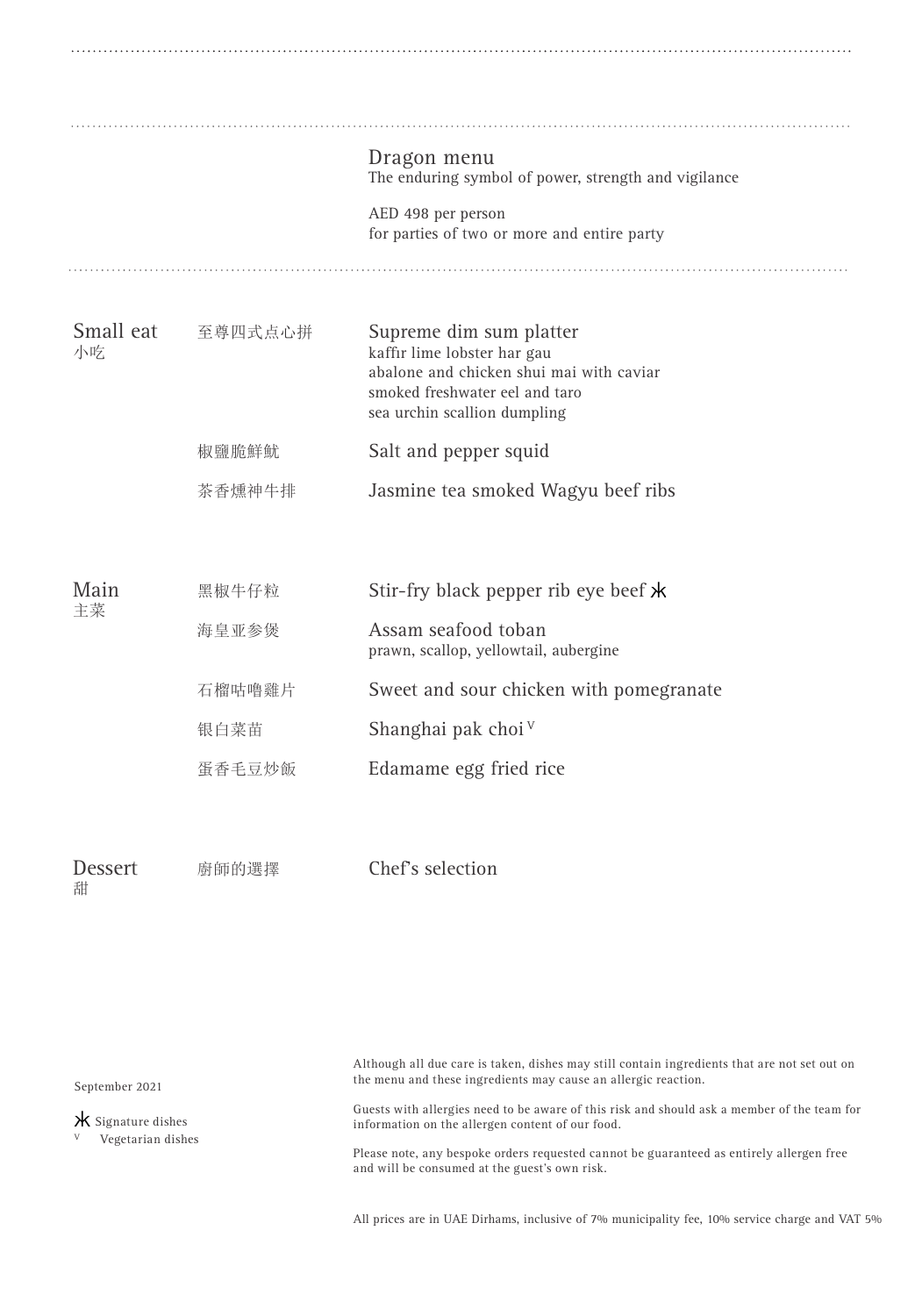|                     |          | Pearl menu<br>In Chinese art, dragons are often depicted chasing a golden, flaming<br>pearl and this natural stone is associated with wisdom as well as<br>hidden talent or beauty                      |
|---------------------|----------|---------------------------------------------------------------------------------------------------------------------------------------------------------------------------------------------------------|
|                     |          | AED 698 per person<br>for parties of two or more and entire party                                                                                                                                       |
| Small eat<br>小吃     | 四季精选六彩拼  | Premium dim sum<br>kaffir lime lobster har gau<br>abalone and chicken shui mai with caviar<br>conpoy and king crab with morel mushroom<br>baked venison puff<br>wagyu beef truffle puff<br>mooli puff v |
|                     | 奶沙軟壳蟹    | Fried soft shell crab<br>chilli and curry leaf                                                                                                                                                          |
|                     | 北京烤鸭(半只) | Half Peking duck<br>with pancakes                                                                                                                                                                       |
| Main                | XO 酱爆炒帶子 | Wok-fry Canadian scallop with XO sauce                                                                                                                                                                  |
| 主菜                  | 桂花神牛粒    | Wagyu beef rib eye<br>Osmanthus sauce                                                                                                                                                                   |
|                     | 宁式松露烤鳕鱼  | Grilled black cod with truffle sauce                                                                                                                                                                    |
|                     | 夏果炒野珍菌   | Wild mushroom stir-fry V<br>lily bulb and macadamia nut                                                                                                                                                 |
|                     | 上素炒三色米   | Fried trio organic wild rice<br>Thai brown, red vita, riceberry                                                                                                                                         |
| <b>Dessert</b><br>甜 |          | Milk chocolate and hazelnut parfait<br>warm chocolate sauce                                                                                                                                             |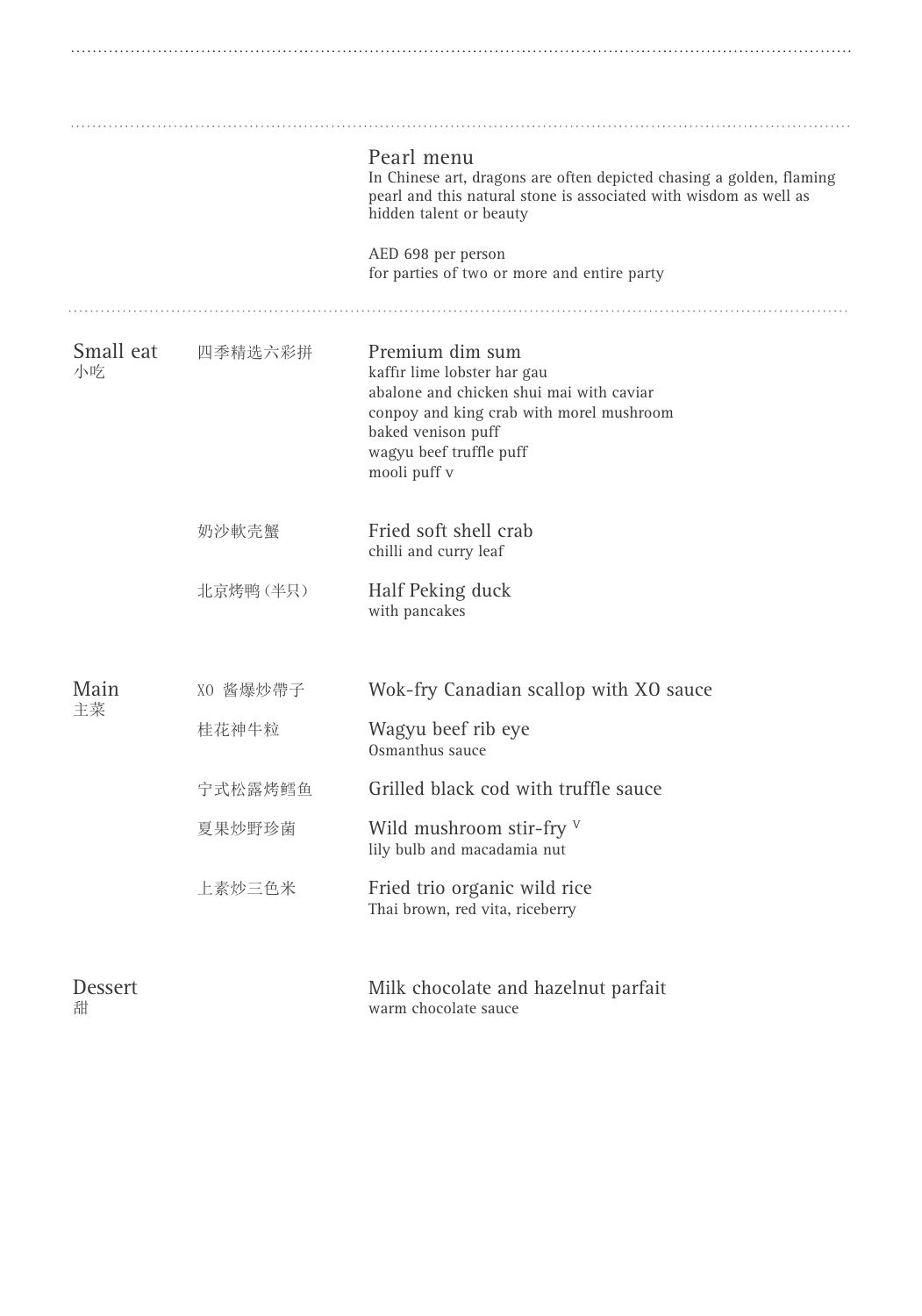| Salad<br>色拉      | 沙律香酥鸭   | Crispy duck salad $\star$<br>pomelo, pine nut and shallot                                                                                                                                                                                                                                                              | 161 |
|------------------|---------|------------------------------------------------------------------------------------------------------------------------------------------------------------------------------------------------------------------------------------------------------------------------------------------------------------------------|-----|
|                  | 有机蔬菜香茅醋 | Quinoa salad V<br>baby spinach, beetroot, lemongrass dressing                                                                                                                                                                                                                                                          | 88  |
|                  | 姜米鸡腿菇沙拉 | Locally handpicked king oyster mushroom salad $V$<br>spicy mixed lettuce, gold leaf, ginger BBQ sauce                                                                                                                                                                                                                  | 88  |
| Soup             | 雞絲酸辣湯   | Hot and sour soup with chicken                                                                                                                                                                                                                                                                                         | 62  |
| 汤类               | 粟米帝王蟹羹  | Royal sweetcorn soup with king crab                                                                                                                                                                                                                                                                                    | 85  |
|                  | 湘州素酸辣湯  | Vegetarian hot and sour soup $V$                                                                                                                                                                                                                                                                                       | 50  |
|                  | 白竹竺野菌汤  | Chinese wild mushroom soup<br>Shanghai pak choi and goji berry                                                                                                                                                                                                                                                         | 60  |
| Small eat<br>小吃类 | 豉味爆炒豆豆蔬 | Stir-fry vegetable and pine nut lettuce wrap $V$                                                                                                                                                                                                                                                                       | 78  |
|                  | 茶香燻神牛排  | Jasmine tea smoked Wagyu beef ribs *<br>Our Wagyu beef is slowly braised for four hours in aromatic<br>spices. To complete the dish we wok-smoke the ribs over<br>jasmine tea leaves which infuses the delicate, subtle tea flavour<br>into the meat. This Hakkasan signature dish is tender, sweet<br>and flavoursome | 160 |
|                  |         |                                                                                                                                                                                                                                                                                                                        |     |
|                  | 奶沙軟壳解   | Fried soft shell crab<br>chilli and curry leaf                                                                                                                                                                                                                                                                         | 121 |
|                  | 脆皮麥香蝦   | Crispy tiger prawn<br>pandan leaf and chilli                                                                                                                                                                                                                                                                           | 108 |
|                  | 松露百花蝦   | Prawn fritter with truffle                                                                                                                                                                                                                                                                                             | 98  |
|                  | 荔枝龙虾球   | Lychee lobster<br>yuzu pearl                                                                                                                                                                                                                                                                                           | 145 |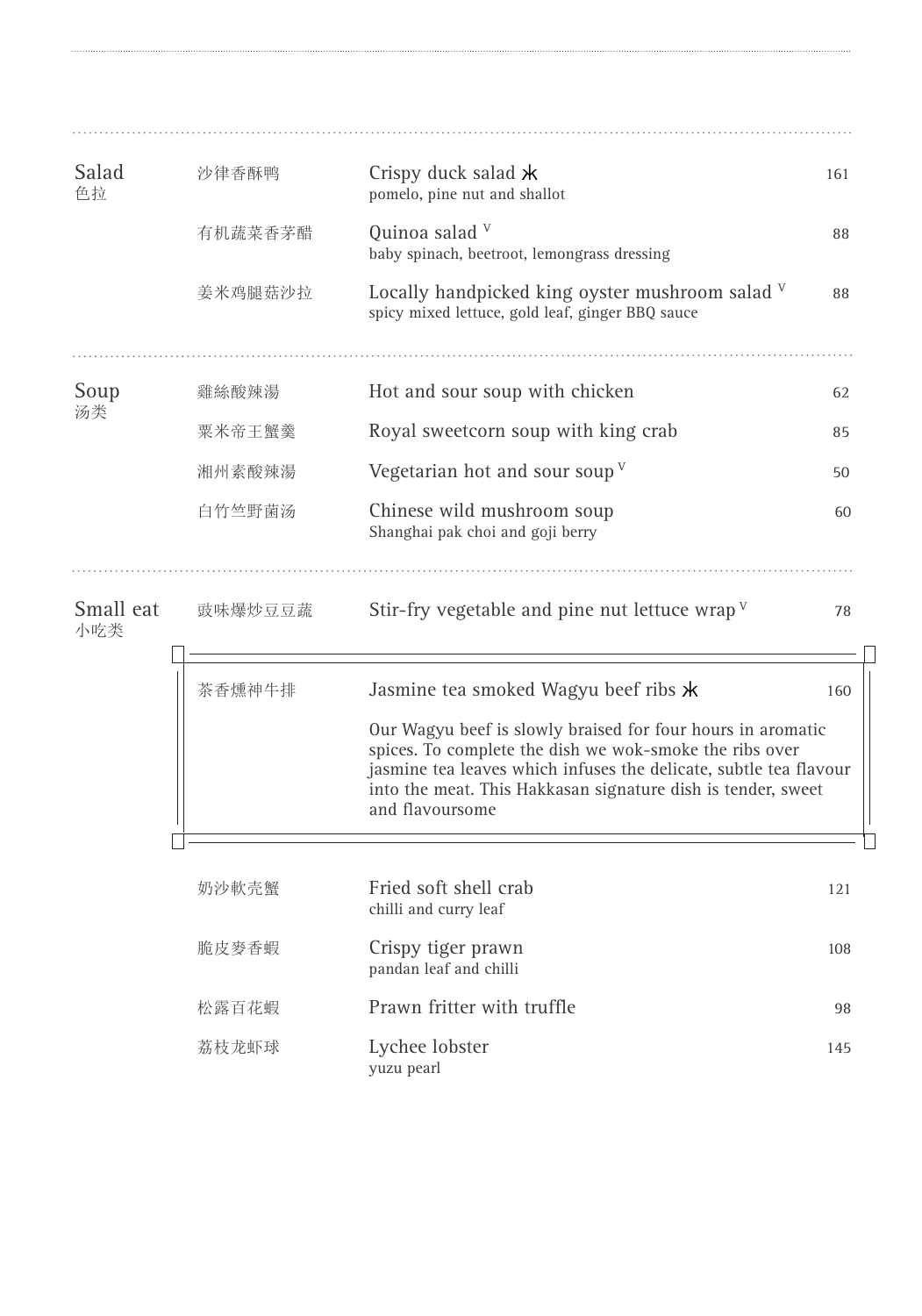| Dim sum<br>点心 | 至尊四式点心拼                     | Supreme dim sum platter<br>kaffir lime lobster har gau<br>abalone and chicken shui mai with caviar<br>smoked freshwater eel and taro<br>sea urchin scallion dumpling                                    | 145                |
|---------------|-----------------------------|---------------------------------------------------------------------------------------------------------------------------------------------------------------------------------------------------------|--------------------|
|               | 上素点心拼                       | Vegetarian dim sum platter $V$<br>mui choi and lotus root<br>Chinese chives and radish<br>wild mushroom sweet potato<br>mala sweetcorn and garlic shoot                                                 | 100                |
|               | 四季精选六彩拼                     | Premium dim sum<br>kaffir lime lobster har gau<br>abalone and chicken shui mai with caviar<br>conpoy and king crab with morel mushroom<br>baked venison puff<br>wagyu beef truffle puff<br>mooli puff v | 145                |
|               | 加哩香薯千丝酥                     | Curry sweet potato V<br>locally handpicked chestnut mushroom puff                                                                                                                                       | 68                 |
|               | 上海齋鍋貼                       | Grilled vegetarian Shanghai dumpling V                                                                                                                                                                  | 58                 |
|               | 千丝罗白酥                       | Mooli puff $V$                                                                                                                                                                                          | 58                 |
|               | 黑菌神牛酥                       | Wagyu beef puff                                                                                                                                                                                         | 58                 |
|               | 独家特色                        | Supreme<br>Traditional Cantonese favourites with a Hakkasan flair                                                                                                                                       |                    |
|               | 北京烤鸭<br>北京烤鸭(半只)<br>鱼子酱北京烤鸭 | Hakkasan signature Peking duck *<br>Half Peking duck<br>with caviar<br>whole duck, with 16 pancakes and 30g of caviar<br>second course with a choice of XO sauce or ginger and spring onion             | 698<br>368<br>1388 |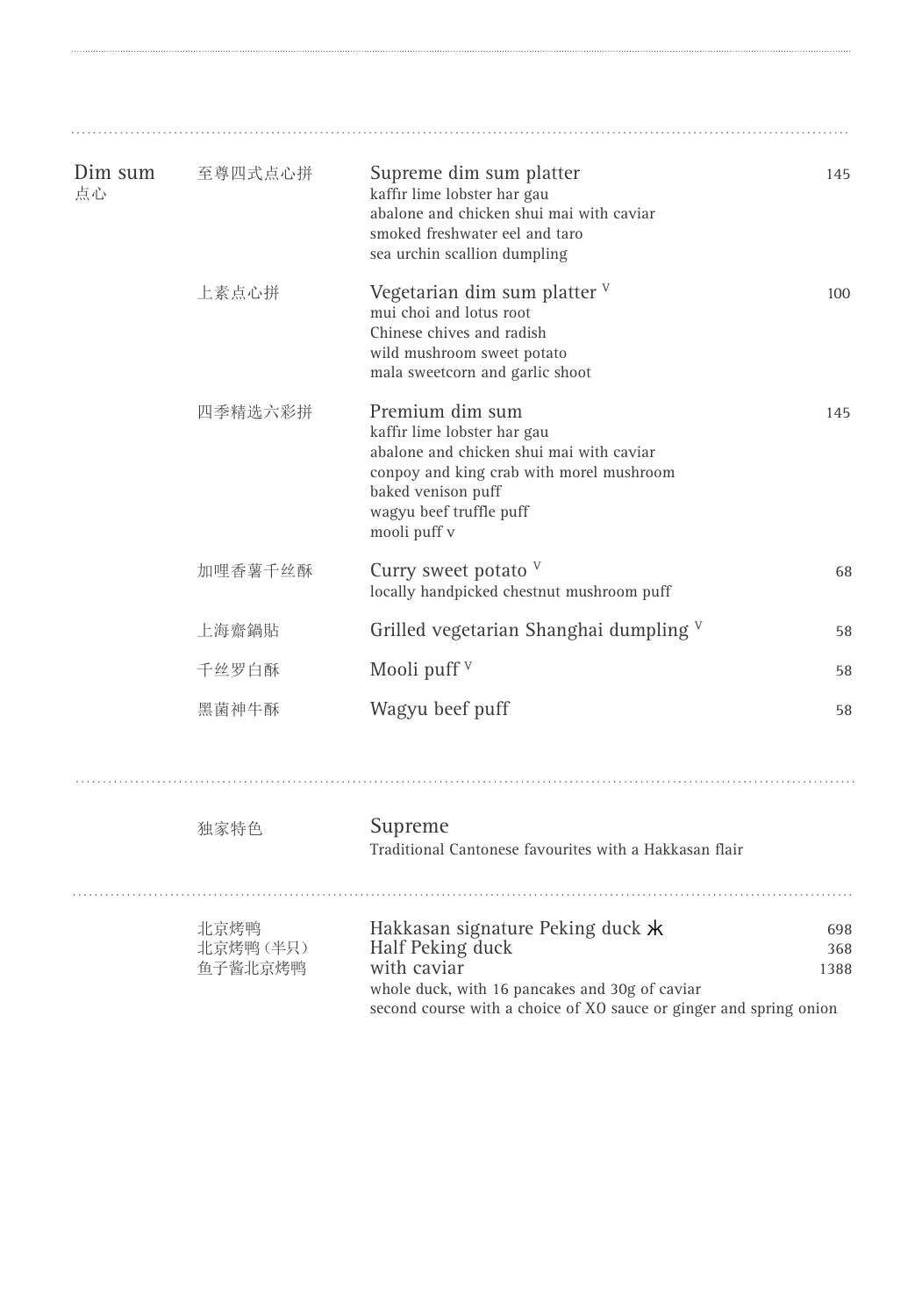| Fish          | 醬汁鱸魚     | Grilled Chilean seabass with honey $\star$                                                                                                                                                                                                                                           | 248 |
|---------------|----------|--------------------------------------------------------------------------------------------------------------------------------------------------------------------------------------------------------------------------------------------------------------------------------------|-----|
| 鱼             | 宁式松露烤鳕鱼  | Grilled black cod with truffle sauce                                                                                                                                                                                                                                                 | 280 |
|               | 三杯鱸魚球    | Stir-fry Chilean seabass<br>Szechuan pepper                                                                                                                                                                                                                                          | 248 |
|               | 香辣油滑黄尾鱼  | Spicy organic yellowtail<br>kaffir lime sauce                                                                                                                                                                                                                                        | 188 |
|               |          | In celebration of fresh, seasonal ingredients, Hakkasan has partnered<br>with local farmers to introduce sustainably sourced ingredients such<br>as yellowtail to the menu. Yellowtail is luscious and buttery, with a<br>sweet flavour which pairs perfectly with zingy kaffir lime |     |
|               |          |                                                                                                                                                                                                                                                                                      |     |
| Seafood<br>海鲜 | 咖哩汁泡海蝦球  | Spicy prawn $\star$<br>lily bulb and almond                                                                                                                                                                                                                                          | 165 |
|               | 特制酱烧大虾皇  | Wok-sear tiger prawn<br>white asparagus, shimeji and chilli                                                                                                                                                                                                                          | 158 |
|               | 辣子帝王蟹    | Alaskan king crab with chilli                                                                                                                                                                                                                                                        | 298 |
|               | 酱烧黑椒带子   | Seared Canadian scallop<br>plum sauce with crushed black pepper                                                                                                                                                                                                                      | 188 |
|               | 海皇亚参煲    | Assam seafood toban<br>prawn, scallop, yellowtail, aubergine                                                                                                                                                                                                                         | 188 |
|               | 脆香罗白糕炒龙虾 | Boston lobster in chilli and garlic<br>radish cake                                                                                                                                                                                                                                   | 298 |
|               | 老干妈豉味帝皇蚧 | Alaskan king crab leg<br>black bean and chilli                                                                                                                                                                                                                                       | 298 |
| Poultry       | 石榴咕噜雞片   | Sweet and sour chicken with pomegranate                                                                                                                                                                                                                                              | 115 |
| 家禽            | 沙爹脆皮吊燒雞  | Roasted chicken in satay sauce                                                                                                                                                                                                                                                       | 115 |
|               | 镇江琥柏炒鸡球  | Stir-fry chicken<br>black vinegar and caramelized walnut                                                                                                                                                                                                                             | 120 |
|               | 黑松露挂爐焼肥鴨 | Roasted truffle duck<br>tea tree mushroom                                                                                                                                                                                                                                            | 278 |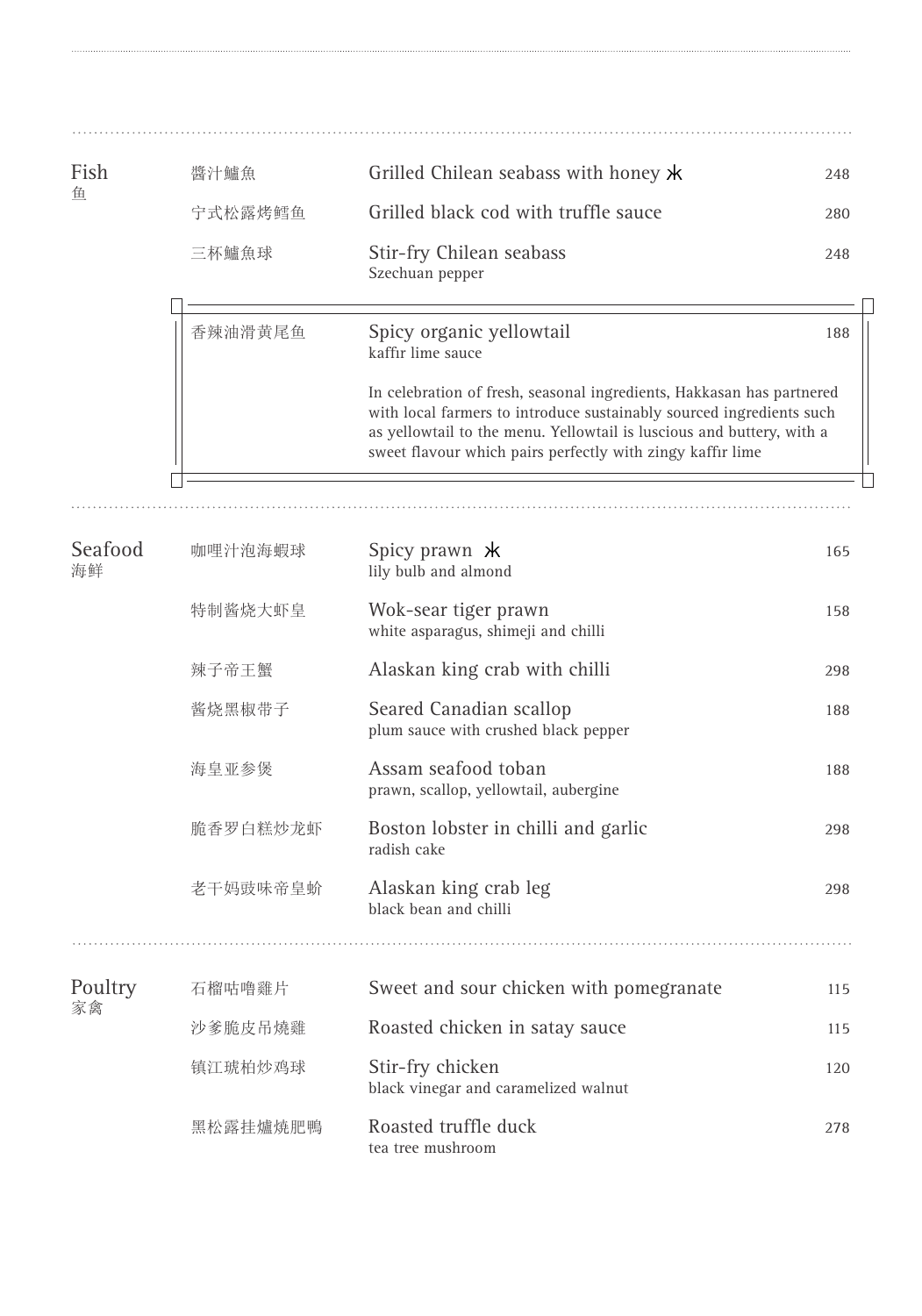| Meat                  | 黑椒牛仔粒            | Stir-fry black pepper rib eye beef $\star$                                                                                                                         | 188 |
|-----------------------|------------------|--------------------------------------------------------------------------------------------------------------------------------------------------------------------|-----|
| 肉类                    | 桂花神牛粒            | Wagyu beef rib eye<br>Osmanthus sauce                                                                                                                              | 288 |
|                       | 蒙古煎牛柳            | Wok-fry Mongolian beef                                                                                                                                             | 188 |
|                       | 麻辣烤神牛排           | Mala Wagyu short rib<br>pumpkin crisp, heirloom carrot                                                                                                             | 368 |
| Tofu and<br>Vegetable | 黑椒蘆筍脆蓮藕          | Stir-fry lotus root and asparagus $V$<br>black pepper                                                                                                              | 80  |
| 豆腐和蔬菜                 | 豉汁茄子豆腐煲          | Tofu, aubergine and mushroom $V \times$<br>chilli and black bean sauce                                                                                             | 80  |
|                       | 荷香黑炭豆腐           | Black charcoal tofu in lotus leaf<br>Chinese yam, gingko nut                                                                                                       | 80  |
|                       |                  | Introducing Hakkasan's summer dishes, featuring ingredients such as<br>charcoal tofu which captures the very best of the UAE's organic, fresh<br>and local produce |     |
|                       | 夏果炒野珍菌           | Wild mushroom stir-fry V<br>lily bulb and macadamia nut                                                                                                            | 82  |
|                       | 酱爆四寶蔬            | Four style vegetable stir-fry $V$<br>Szechuan sauce, shimeji, tofu, asparagus and yam bean                                                                         | 80  |
|                       | 银白菜苗<br>蠔油,姜汁,蒜茸 | Shanghai pak choi V<br>choice of oyster sauce, ginger or garlic                                                                                                    | 50  |
|                       | 酸辣黄姜酱鲜蔬          | Selected seasonal vegetables<br>yellow ginger sauce                                                                                                                | 84  |
| Noodle                | 黑椒神牛炒飯           | Wagyu beef fried rice with black pepper                                                                                                                            | 80  |
| and Rice<br>面条和米饭     | 上素炒三色米           | Fried trio organic wild rice<br>Thai brown, red vita, riceberry                                                                                                    | 80  |
|                       | 蛋香毛豆炒飯           | Edamame egg fried rice                                                                                                                                             | 62  |
|                       | 絲苗白飯             | Steamed jasmine rice <sup>v</sup>                                                                                                                                  | 45  |
|                       | 客家炒拉麵            | Hakka noodle *<br>shimeji and beansprout                                                                                                                           | 78  |
|                       | 星洲米粉             | Singapore vermicelli noodle with prawn                                                                                                                             | 80  |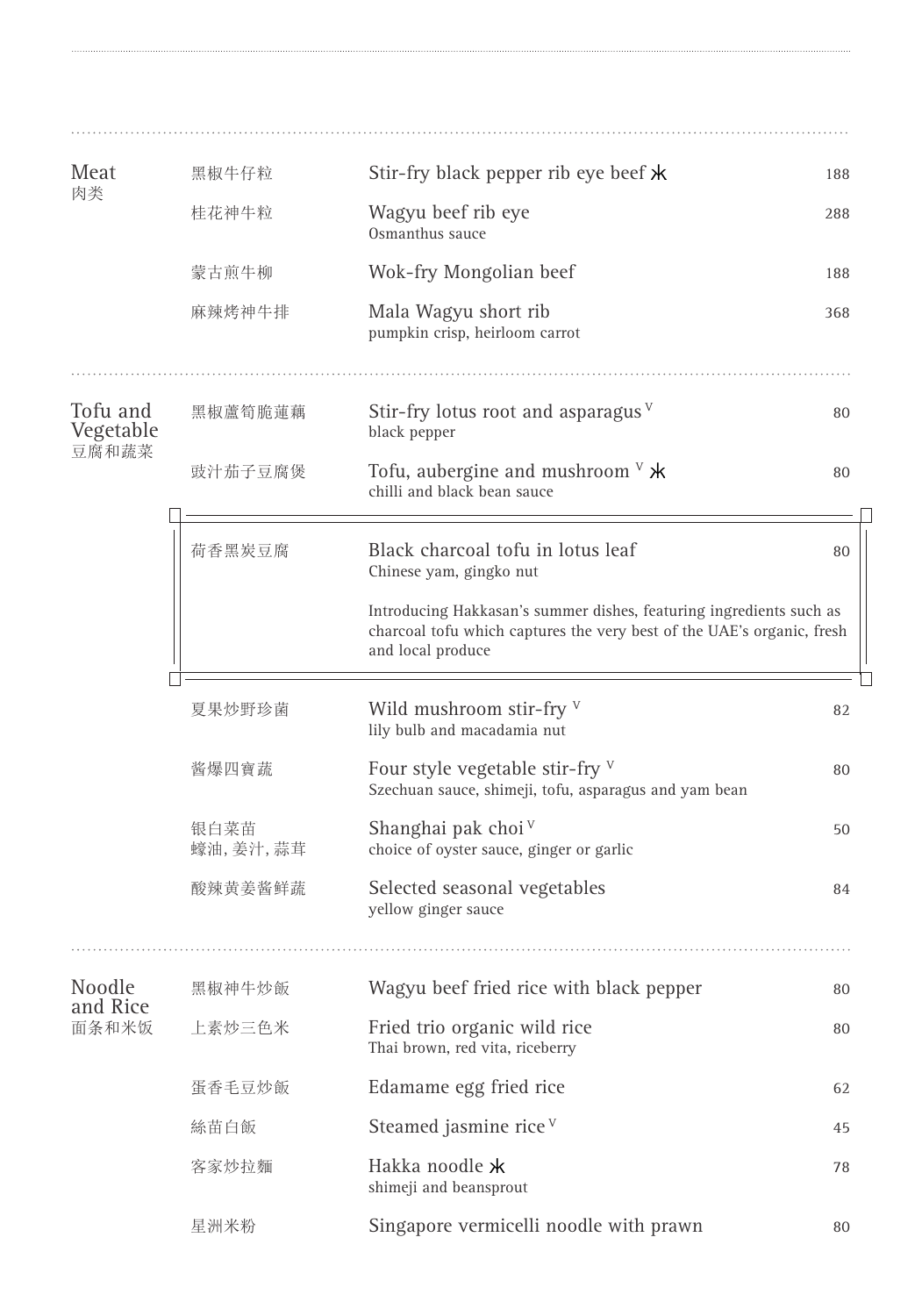Hakkasan Dubai Cocktail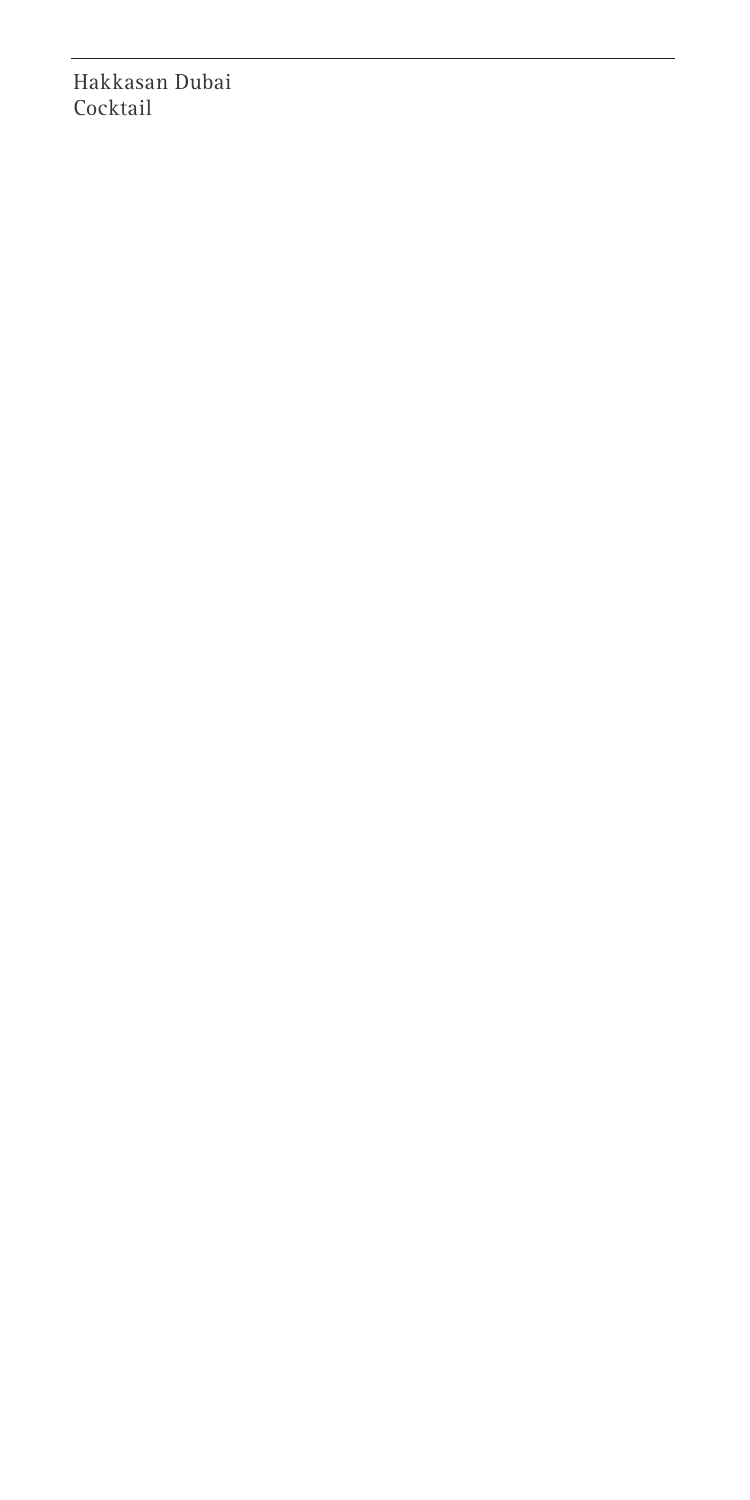#### Captivation

Innovative mixology, bold flavours, spice. Succumb to magnetism, charm and beauty

#### The Far East

"The air begins to change: lighter, fresher, full of energy" Kaffir lime infused Ketel One vodka, pear, umeshu plum and lemon 85

## Smoky Negroni

"Everything is at stake" Nikka from barrel whisky, umeshu plum, Campari and Martini Rosso, smoke infused  $85$ 

## Chinese Mule

"Electricity fills the air" Ketel One vodka, Sake, lime, ginger beer, coriander and ginger 85

#### The Rising Phoenix

"Rising from the ashes, stronger, smarter and more powerful" Se Busca mezcal joven, Ketel One vodka, yuzu and lime 85

#### Romance

Sensual, floral and aromatic. Let the love story unfold

#### Strawberry Goji Martini

"A sweet escape from reality awaits" Tanqueray gin, strawberry, lemon, yuzu sake, pineapple and goji berry 85

#### Shanghai Rouge

"The Queen of Hearts" Aperol, Limoncello, Ketel One vodka, egg white, lemon and angostura bitters 80

#### Floating Goddess

"What lies beyond could be excitement, envy, hope" Ketel One vodka, pomelo, blueberries, elderflower and pink grapefruit 85

## Ruby Tang

"Even from afar, he can tell she is beautiful" Hendrick's gin, Japanese shochu, lychee, pomegranate and rose water  $95$ 

#### Lychee Martini

"She's electric, radiant as the moon, the stars, the sun" Ketel One vodka, lychee liqueur, lychee, lime and grapefruit bitters 85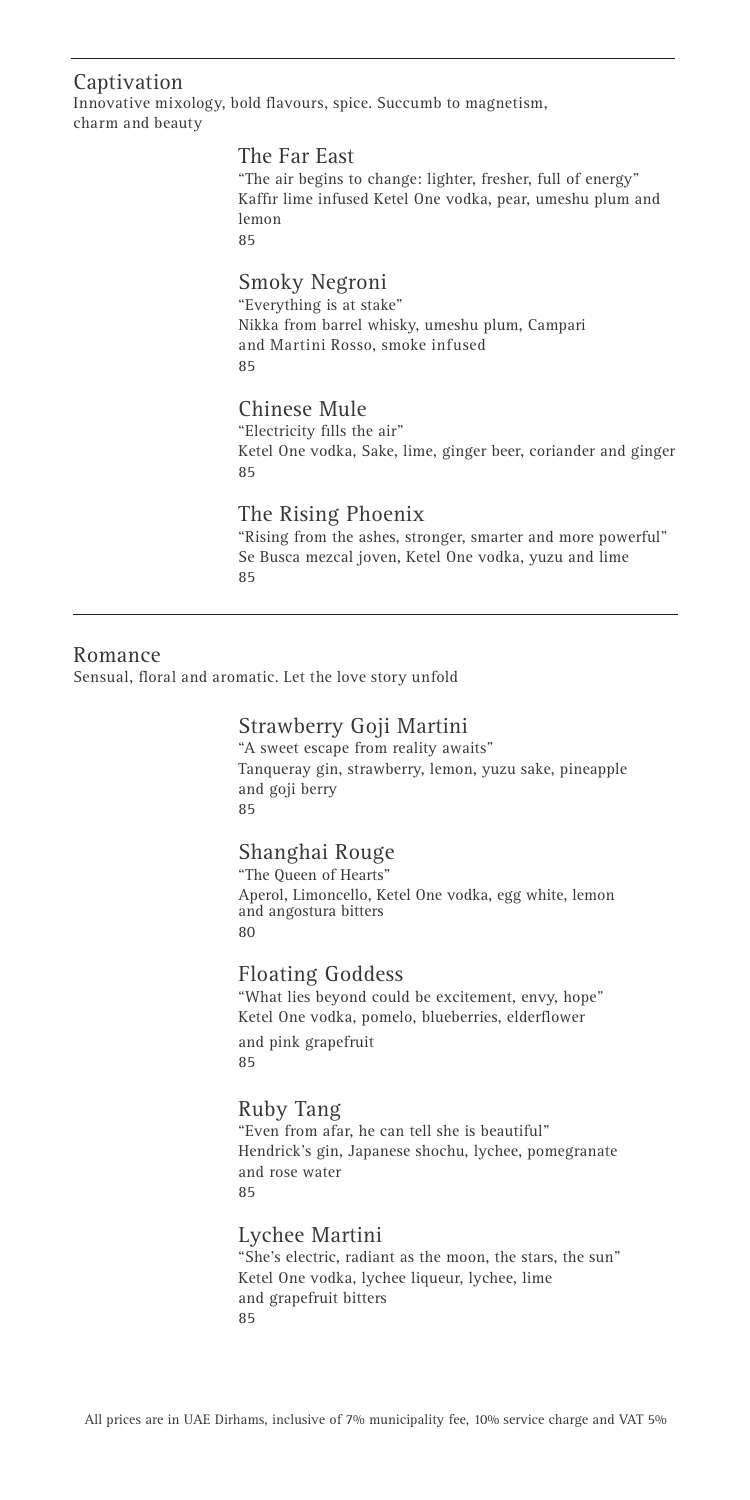#### Trust

Elegant, classical, signature. Discover faith and emotion

#### The Hakka

"To him, she was the most prized possession. The only one" Ketel One vodka, Sake, lychee liqueur, lime, lychee, passion fruit and coconut 85

#### Pink Mojito

"Your prize? Everything" El Jimador Reposado tequila, cranberry, mint and lime 85

#### Silk and Shadow

"The journey isn't over yet. Taken by temptation, he opens the secret door" Takamaka Coconut rum, coffee liqueur, fresh espresso, macadamia and almond 85

#### Hibitini

"A taste of the forbidden fruit" Tanqueray gin, hibiscus, pineapple, lime and passion fruit 80

#### Passion

Fiery, intense, intimate. Give into ardent love

#### Mistress of Deception

"Obscured by the shadows, she glides across the city" Ketel One vodka, Aperol and passion fruit reduction, Taittinger Prestige Rosé Champagne, pomegranate 95

#### Silva Leaf

"A spell that can't be broken" Sake, Laurent-Perrier Brut Champagne, passion fruit and Chinese five-spice syrup 95

#### Chifa San

"The perfect storm" Yuzu sake, 1615 Quebranta pisco, lemon, ginger and lemongrass 80

## Smoked Rum Old Fashioned

"The journey isn't over yet" Ron Zacapa 23yrs rum, Mozart dry chocolate, agave syrup, chocolate bitters and Ardbeg Uigeadail mist 190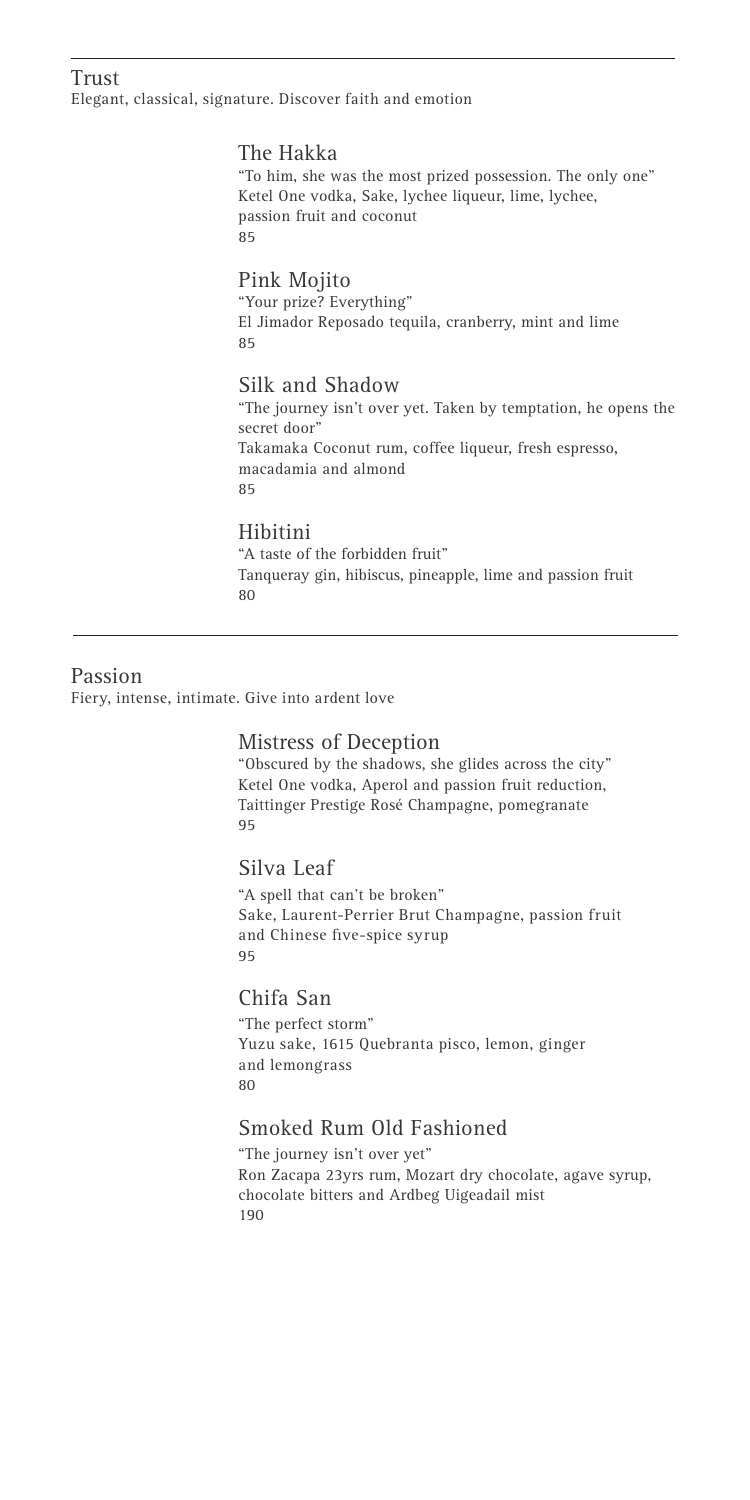Fruit blends soft cocktails 46

#### Virgin Hakka passion fruit, coconut, lychee

Coco Passion passion fruit, almond syrup and coconut

Kowloon Cooler strawberries, raspberries, blackberries, lemonade, lychee, apple and cranberry juice

Gavati Refresher peach, guava, raspberries, elderflower and lemongrass

Green Nile kiwi, ginger, coriander, lychee and apple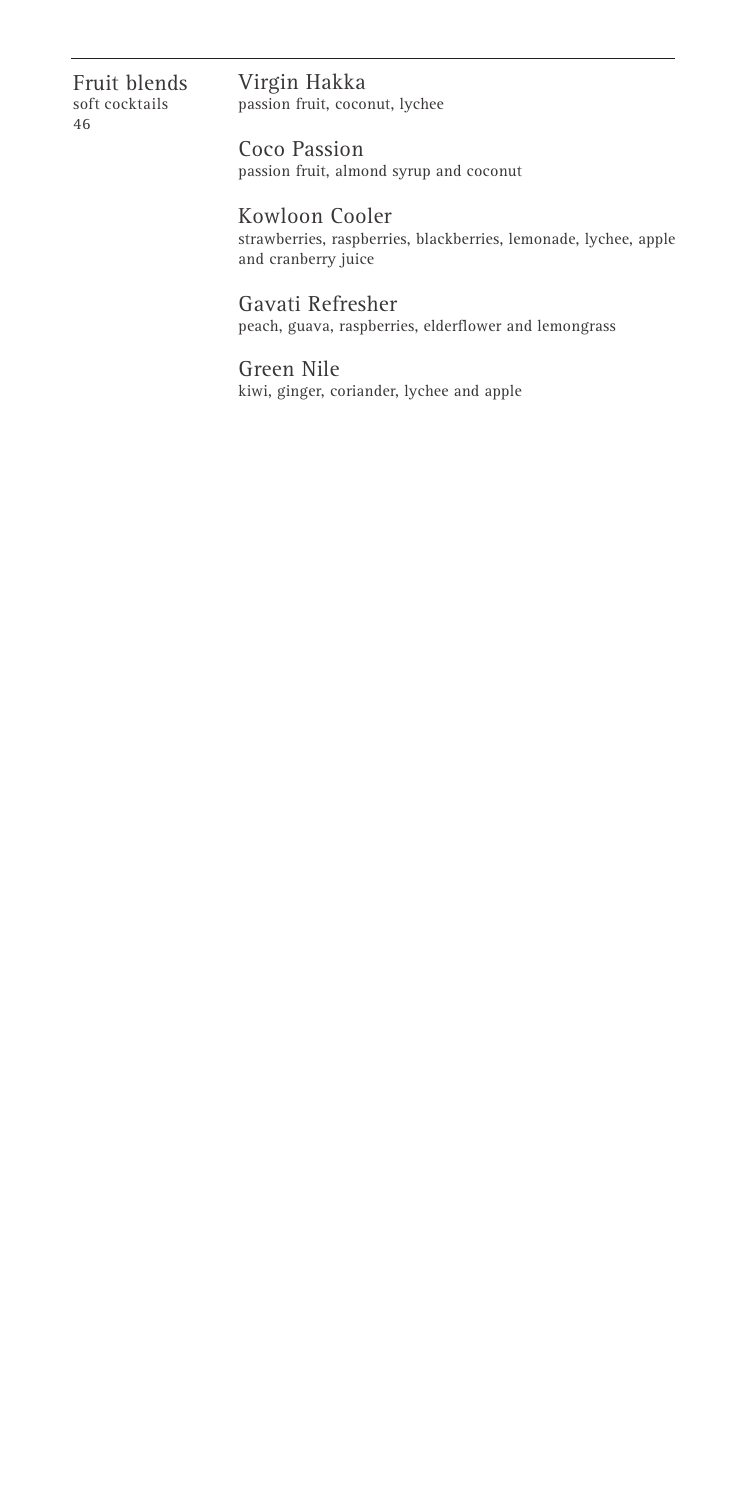## Aperitif

# Antica Formula

60 / 16.5%

Aperol  $40 / 11\%$ 

Campari 45 / 28.5%

Dubonnet Rouge 35 / 14.8%

Martini Bianco 40 / 15%

Martini Extra Dry 40 / 15%

Martini Rosso 40 / 15%

Noilly Prat Dry 35 / 18%

Pernod 40 / 40%

Pimm's 40 / 25%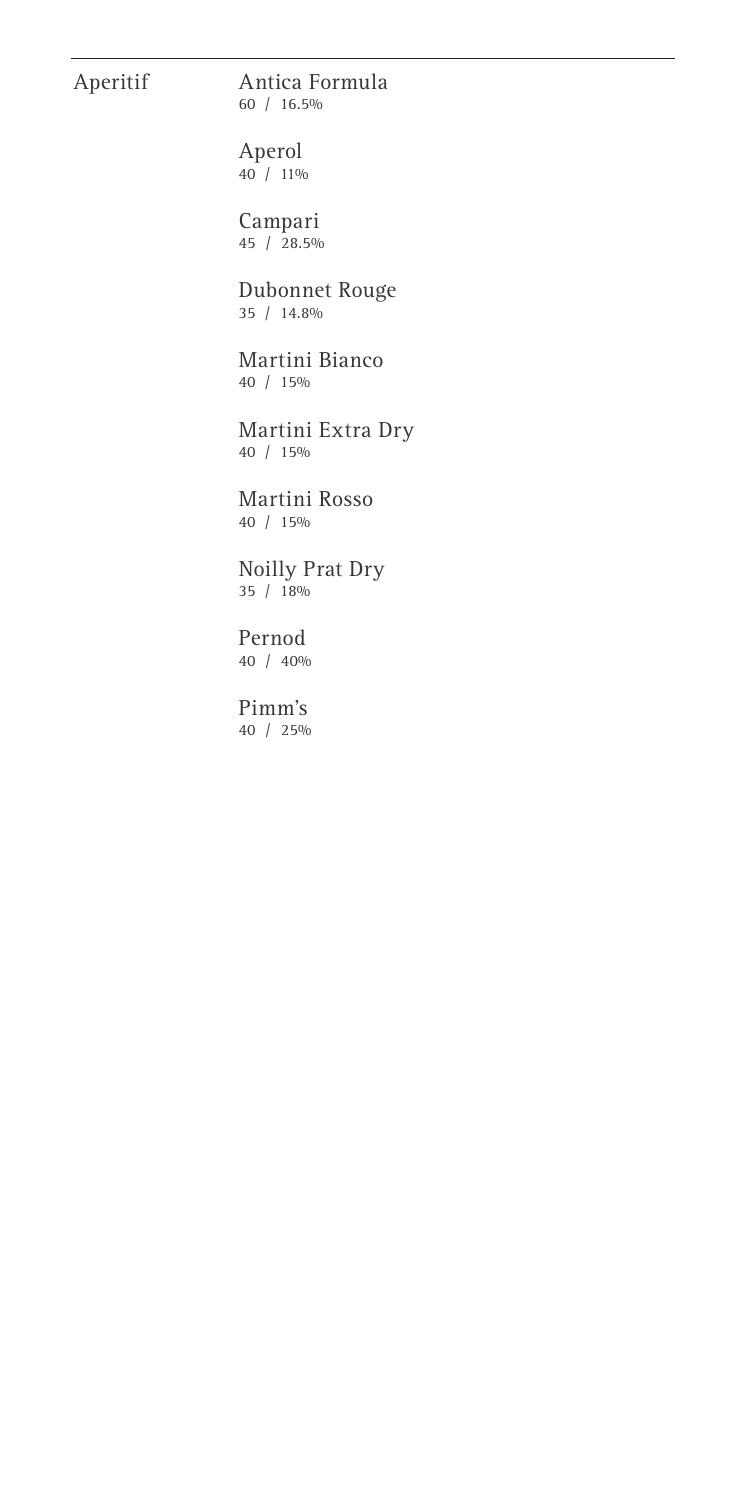Beer

## Tsingtao

China bottle 330ml 4.7% 47

Asahi Japan bottle 330ml 5% 50

House spirit 30ml

Ketel One 65 / 40%

Tanqueray Export Strength 50 / 43.1%

Mount Gay Eclipse 49 / 40%

Bulleit Bourbon 65 / 45%

Don Julio Blanco 95 / 38%

Johnnie Walker Black Label 12 yrs 65 / 40%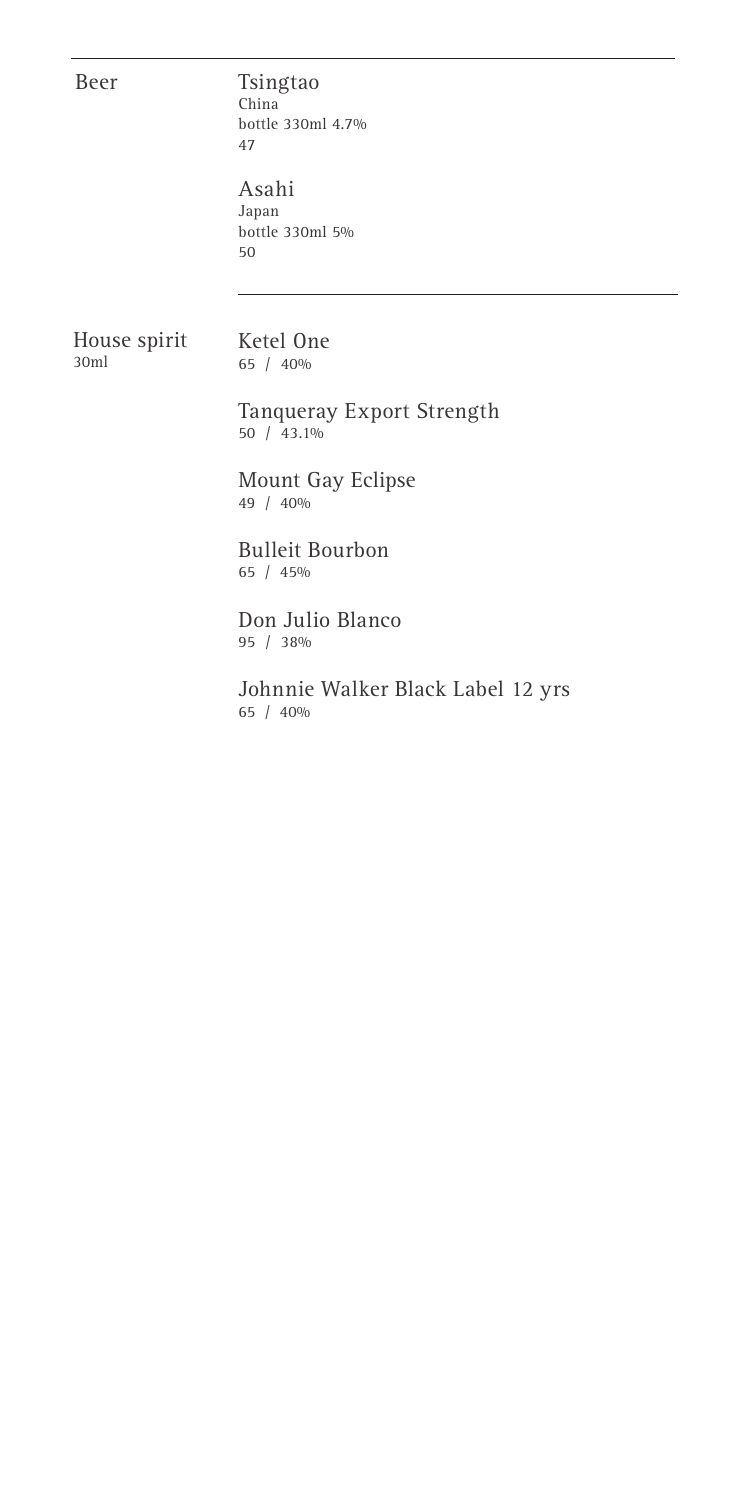| Fresh juice<br>30 | Hand Pressed Orange                |
|-------------------|------------------------------------|
|                   | Hand Pressed Pink Grapefruit       |
|                   | <b>Hand Pressed Watermelon</b>     |
|                   | Green Apple                        |
|                   | <b>Passion Fruit</b>               |
|                   |                                    |
| Soft drink<br>32  | Fever-Tree Tonic Water             |
|                   | Fever-Tree Elderflower Tonic Water |
|                   | Fever-Tree Light Tonic Water       |
|                   | Fever-Tree Ginger Ale              |
|                   | Fever-Tree Ginger Beer             |
|                   | Fever-Tree Lemonade                |
|                   | Coca-Cola<br>29                    |
|                   | Coca-Cola Light<br>29              |
|                   | Voss Still Water<br>45 / 800ml     |
|                   | Voss Sparkling Water<br>45 / 800ml |
|                   |                                    |
|                   |                                    |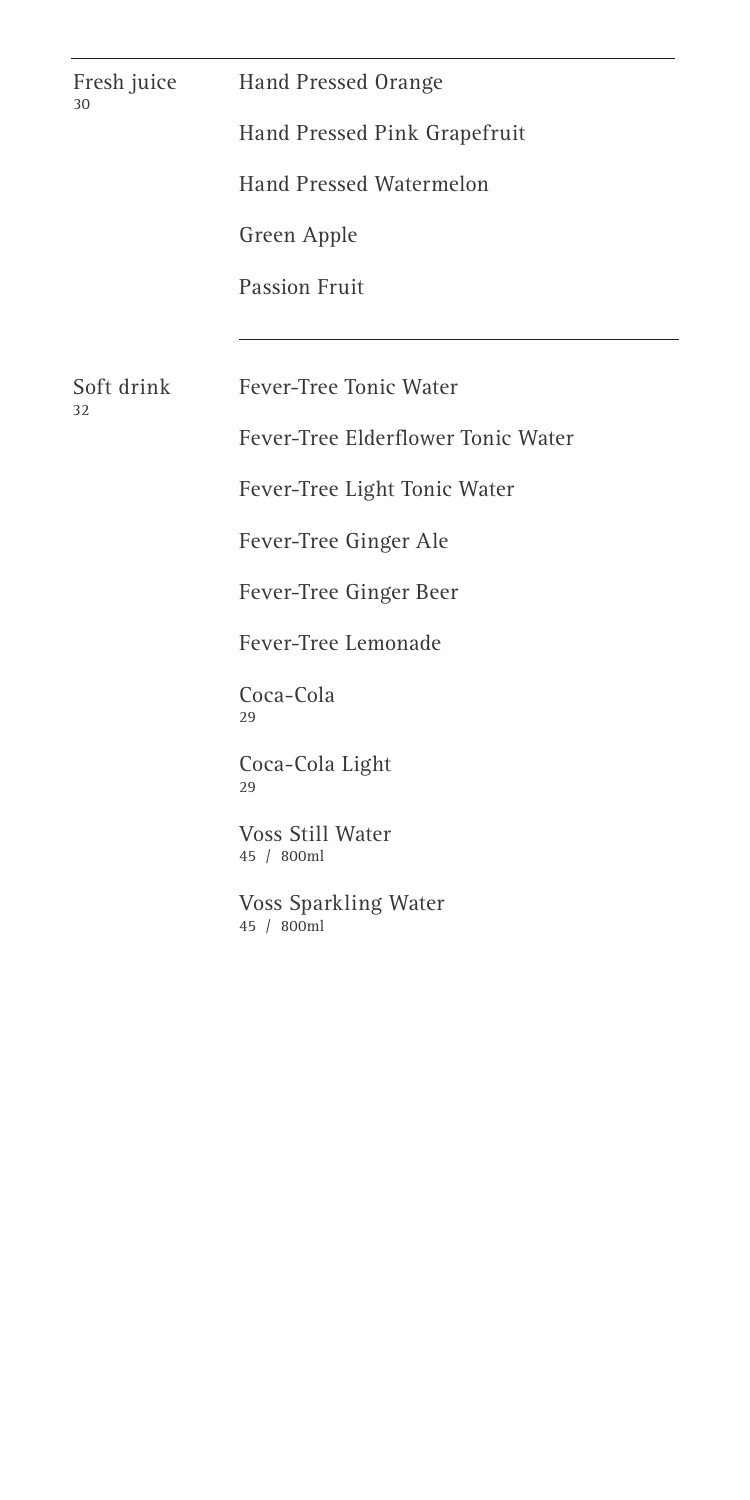Spirit selection All spirits and liqueurs are served 30ml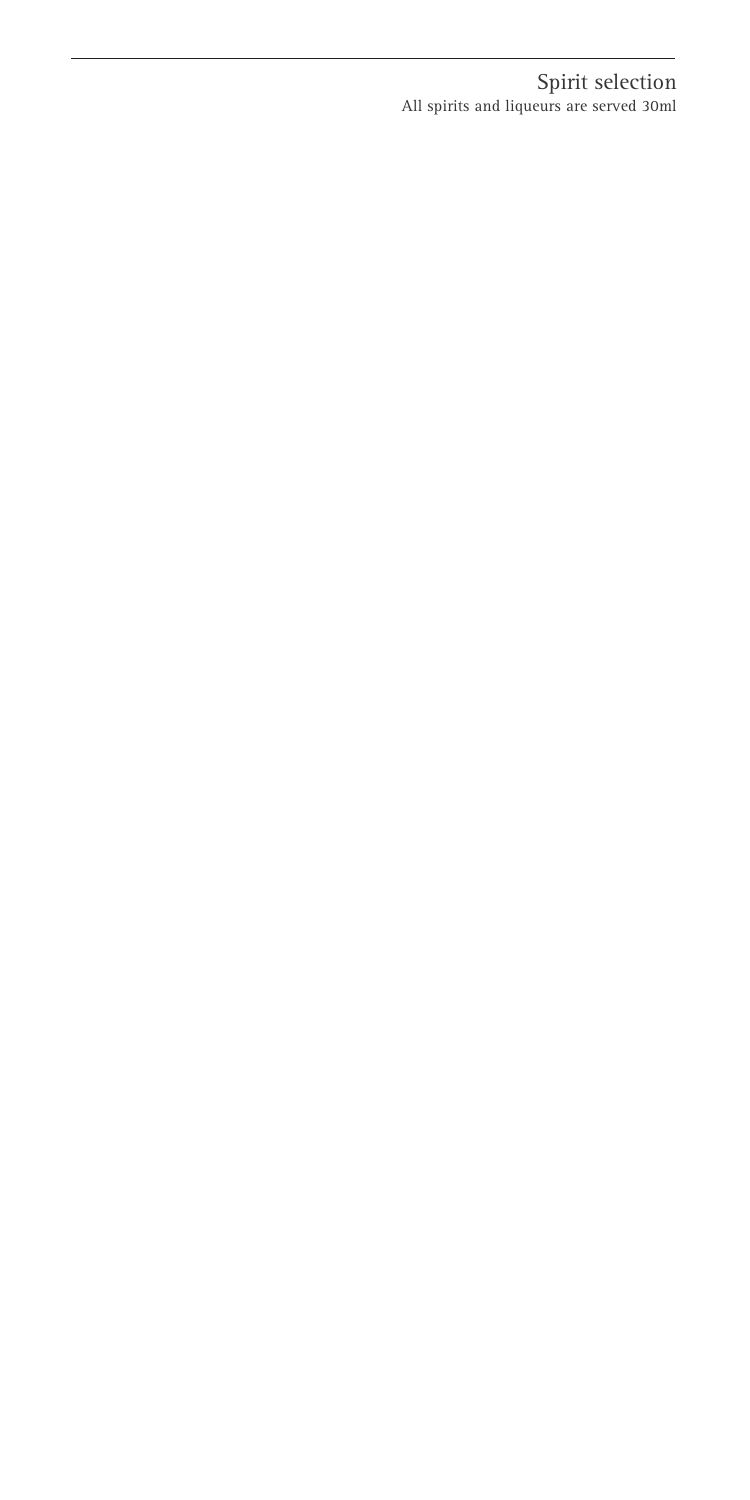| Tequila | Don Julio Blanco<br>95 / 38%                 |
|---------|----------------------------------------------|
|         | Don Julio Reposado<br>95 / 38%               |
|         | Don Julio Añejo<br>100 / 38%                 |
|         | Don Julio 1942<br>295 / 38%                  |
|         | Don Julio Real Extra Añejo 2007<br>400 / 38% |
|         | Azul Reposado<br>130/ 40%                    |
|         | El Jimador Reposado<br>50 / 40%              |
|         | Patrón XO Café<br>45 / 35%                   |
|         | Patrón Silver<br>65 / 40%                    |
|         | Patrón Reposado<br>75 / 40%                  |
|         | Patrón Añejo<br>80 / 40%                     |
|         | Patrón Gran Burdeos<br>600 / 40%             |
|         | Patrón Gran Platinum<br>200 / 40%            |
|         | Tapatio Blanco<br>90 / 40%                   |
|         | Jose Cuervo Platino<br>85 / 40%              |
| Mezcal  | Se Busca Joven<br>55 / 40%                   |
| Pisco   | 1615 Quebranta<br>50 / 42%                   |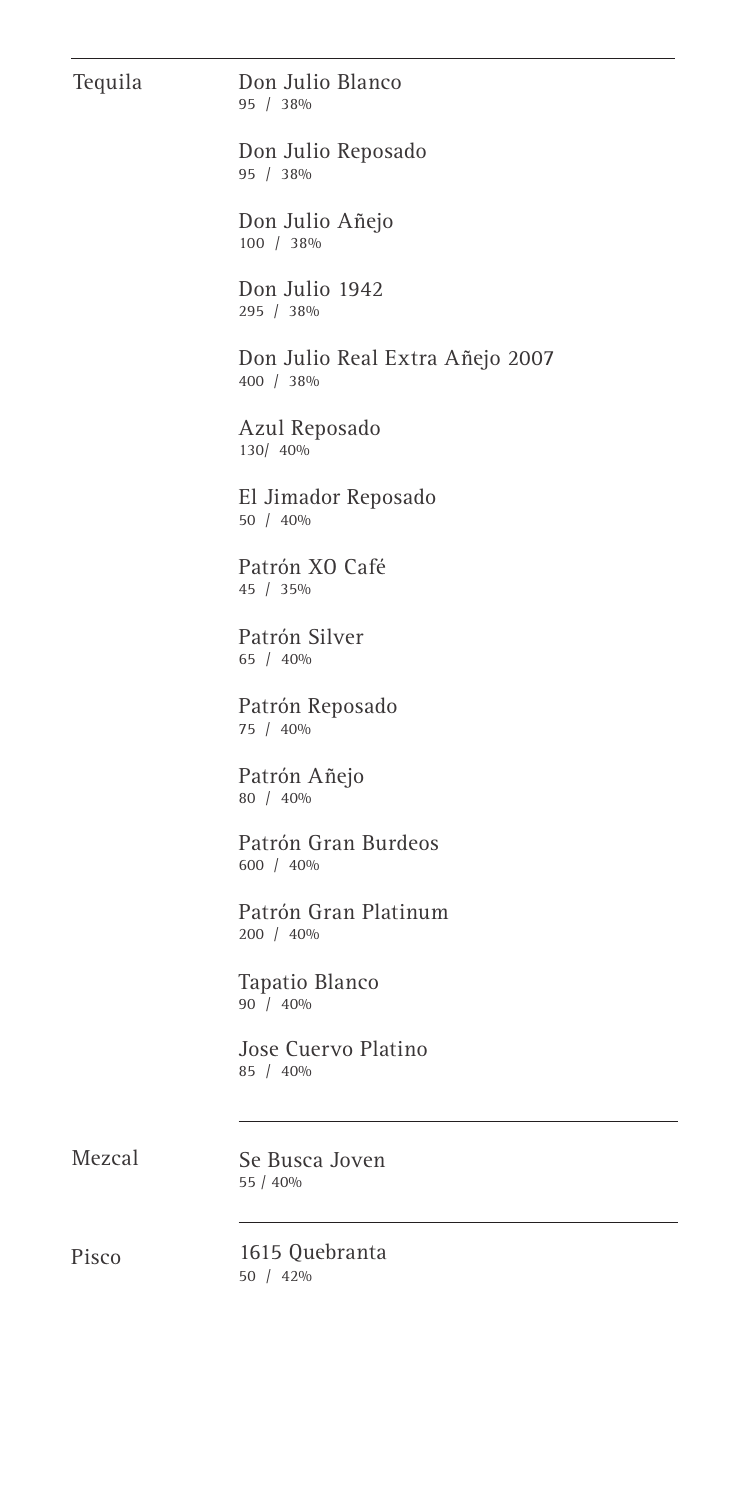# Cîroc 75 / 40% Stolichnaya 45 / 40% Stolichnaya Elit 80 / 40% Ketel One 65 / 40% Ketel One Citroen 65 / 40% Belvedere 70 / 40% U'luvka 85 / 40% Beluga Gold Line 180 / 40% Beluga Noble 79 / 40% Russian Standard Imperia 90 / 40% Russian Standard Platinum 60 / 40% Absolut Elyx 65 / 42.3% Latvia The Netherlands Poland Russia Sweden Vodka France

Japan

Haku 69 / 40%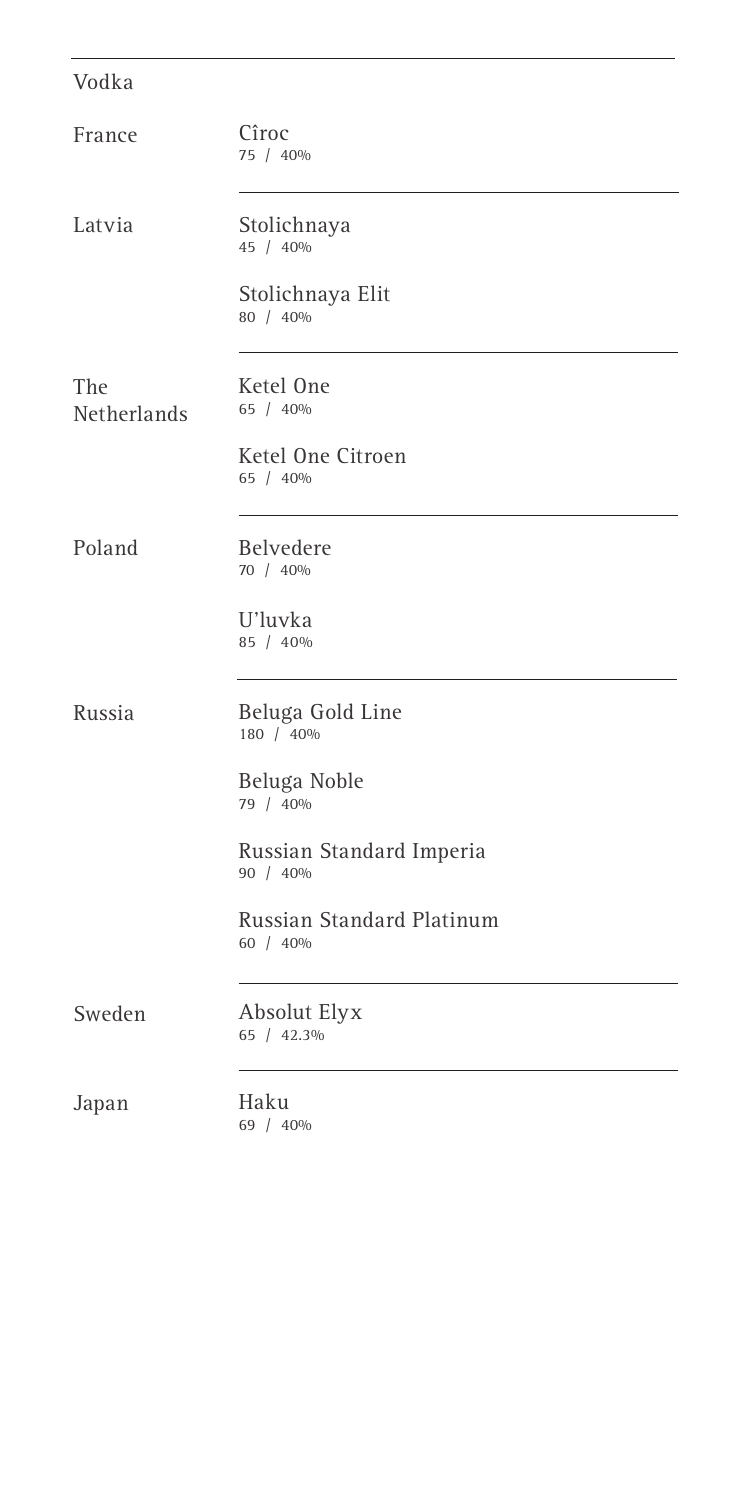## Gin

#### Bombay Sapphire 50 / 47%

The Botanist Islay 65 / 46%

Daffy's 85 / 43.8%

Gin Mare 80 / 42.7%

Hendrick's 75 / 44%

Hayman's Old Tom 60 / 44%

Hayman's Sloe 55 / 26%

Monkey 47 85 / 47%

Opihr 80 / 42.5%

Plymouth 50 / 41.2%

Sipsmith 79 **/** 41.6%

Tanqueray Export Strength 50 / 43.1%

Tanqueray No. 10 75 **/** 47.3%

Genever

Bols Genever 1820 75 / 42%

Japan

Roku 65 / 43%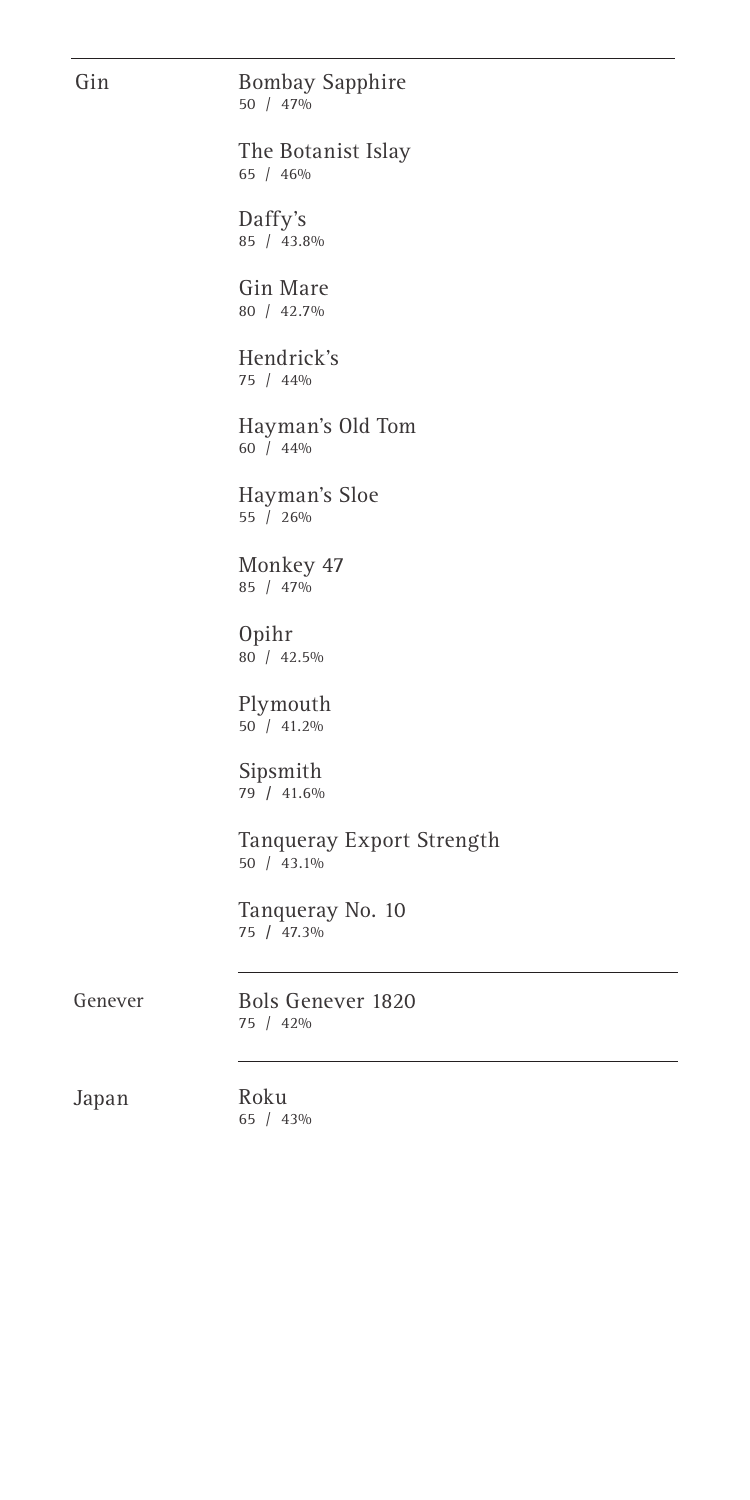## Rum

| <b>Barbados</b> | Mount Gay Eclipse<br>49 / 40%               |
|-----------------|---------------------------------------------|
|                 | Mount Gay Black barrel<br>60 / 43%          |
| Bermuda         | Goslings Black Seal<br>55 / 40%             |
| Cuba            | Matusalem 15 yrs<br>65 / 40%                |
| Guatemala       | Ron Zacapa Ambar 12 yrs<br>55 / 40%         |
|                 | Ron Zacapa 23 yrs<br>90 / 40%               |
|                 | Ron Zacapa XO<br>120 / 40%                  |
| Jamaica         | Appleton Estate Signature Blend<br>50 / 40% |
|                 | Appleton Estate Extra 12 yrs<br>65 / 43%    |
|                 | Myer's<br>50 / 40%                          |
| Martinique      | Clément Créole Shrubb<br>55 / 40%           |
| Puerto Rico     | Bacardi 8 yrs<br>55 / 40%                   |
| Seychelles      | Takamaka Coco<br>49 / 25%                   |
| Venezuela       | Diplomatico Mantuano<br>50 / 40%            |
|                 | Diplomatico Planas<br>55 / 47%              |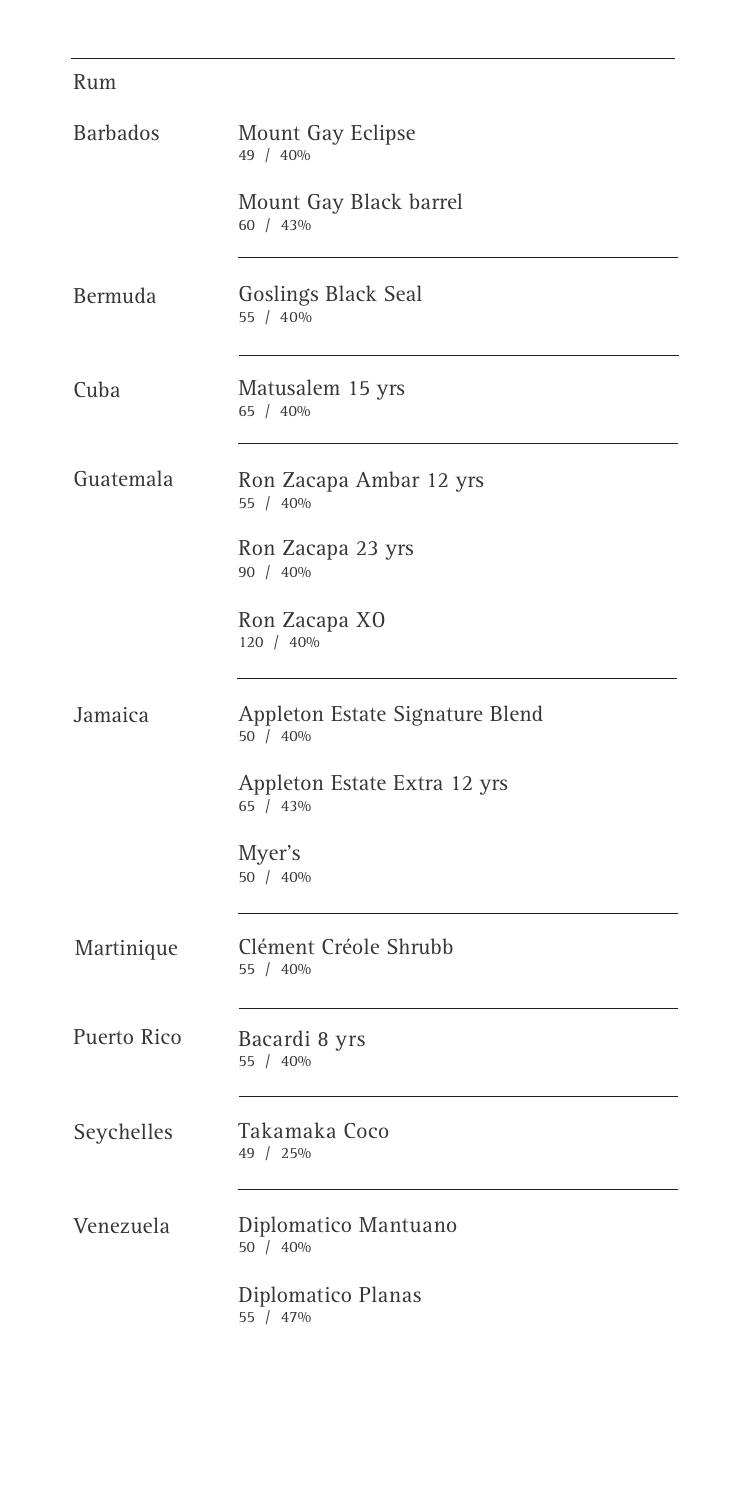# Single Malt

| Lowland  | Auchentoshan Three Wood<br>100 / 43%           |
|----------|------------------------------------------------|
| Highland | Dalmore 12 yrs<br>95 / 40%                     |
|          | Dalmore 15 yrs<br>125 / 40%                    |
|          | Dalmore Cigar Malt<br>140 / 44%                |
|          | Oban 14 yrs<br>155 / 43%                       |
|          |                                                |
| Speyside | Balvenie Double Wood 12 yrs<br>95 / 43%        |
|          | Balvenie Sherry Cask 15 yrs<br>185 / 47.8%     |
|          | Cardhu 12 yrs<br>100 / 40%                     |
|          | Glenfiddich 12 yrs<br>65 / 40%                 |
|          | Glenfiddich Solera Reserve 15 yrs<br>100 / 40% |
|          | Glenlivet 12 yrs<br>60 / 43%                   |
|          | Glenlivet French Oak 15 yrs<br>90 / 40%        |
|          | Macallan Fine Oak 12 yrs<br>95 / 40%           |
| Island   | Highland Park 18 yrs<br>150 / 43%              |
|          | Isle of Jura 10 yrs<br>65 / 40%                |

 $\overline{\phantom{a}}$ 

÷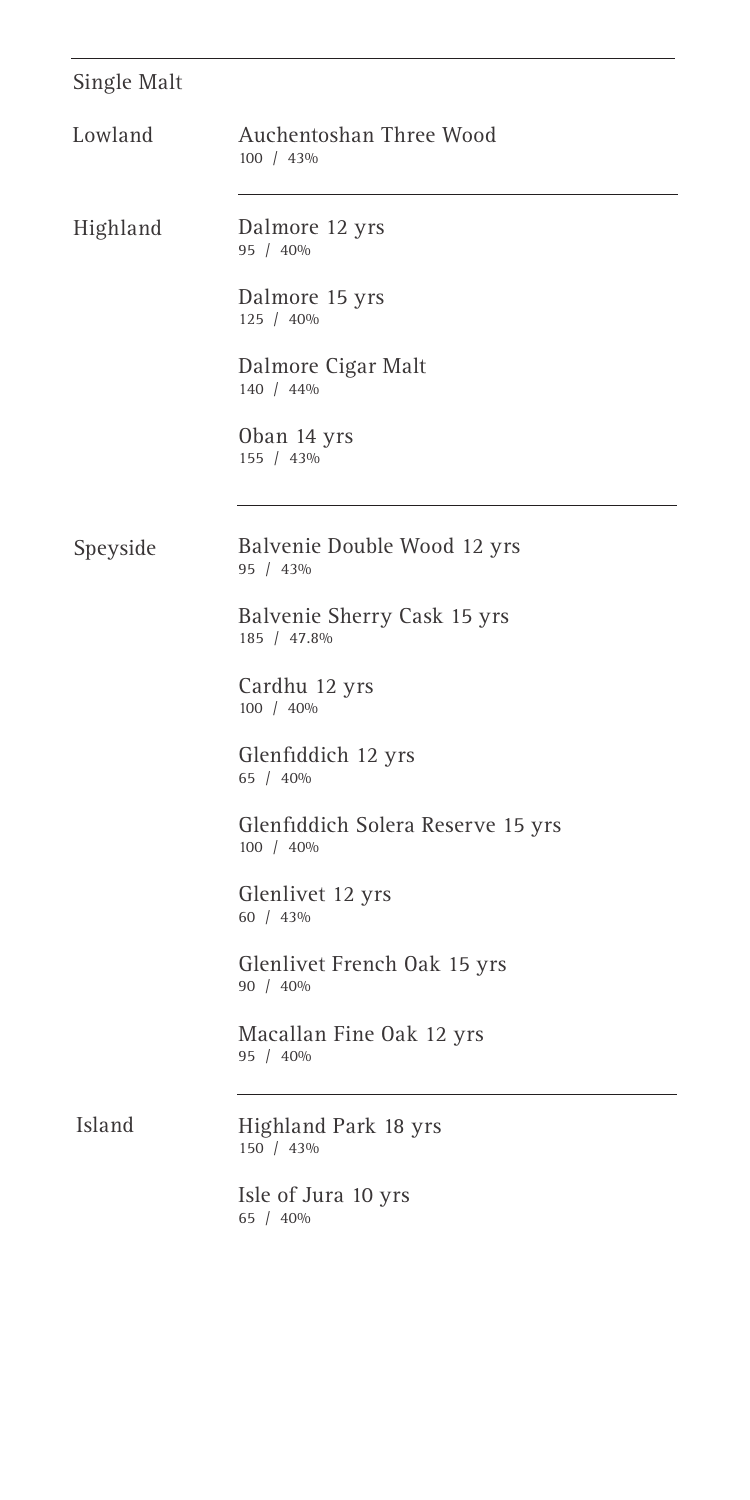| Islay               | Ardbeg 10 yrs<br>75 / 46%                     |
|---------------------|-----------------------------------------------|
|                     | Ardbeg Uigeadail<br>90 / 54.2%                |
|                     | Bowmore 12 yrs<br>85 / 40%                    |
|                     | Caol Ila 12 yrs<br>90 / 43%                   |
|                     | Lagavulin 16 yrs<br>175 / 43%                 |
| Scotch              | Chivas Regal 12 yrs<br>60 / 40%               |
|                     | Chivas Regal 18 yrs<br>140 / 40%              |
|                     | Johnnie Walker Black Label 12 yrs<br>65 / 40% |
|                     | Johnnie Walker Double Black<br>80 / 40%       |
|                     | Johnnie Walker Gold Reserve<br>95 / 40%       |
| <b>Blended Malt</b> | Monkey Shoulder<br>65 / 40%                   |
| Irish               | <b>Bushmills Black Bush</b><br>55 / 40%       |
|                     | Jameson<br>50 / 40%                           |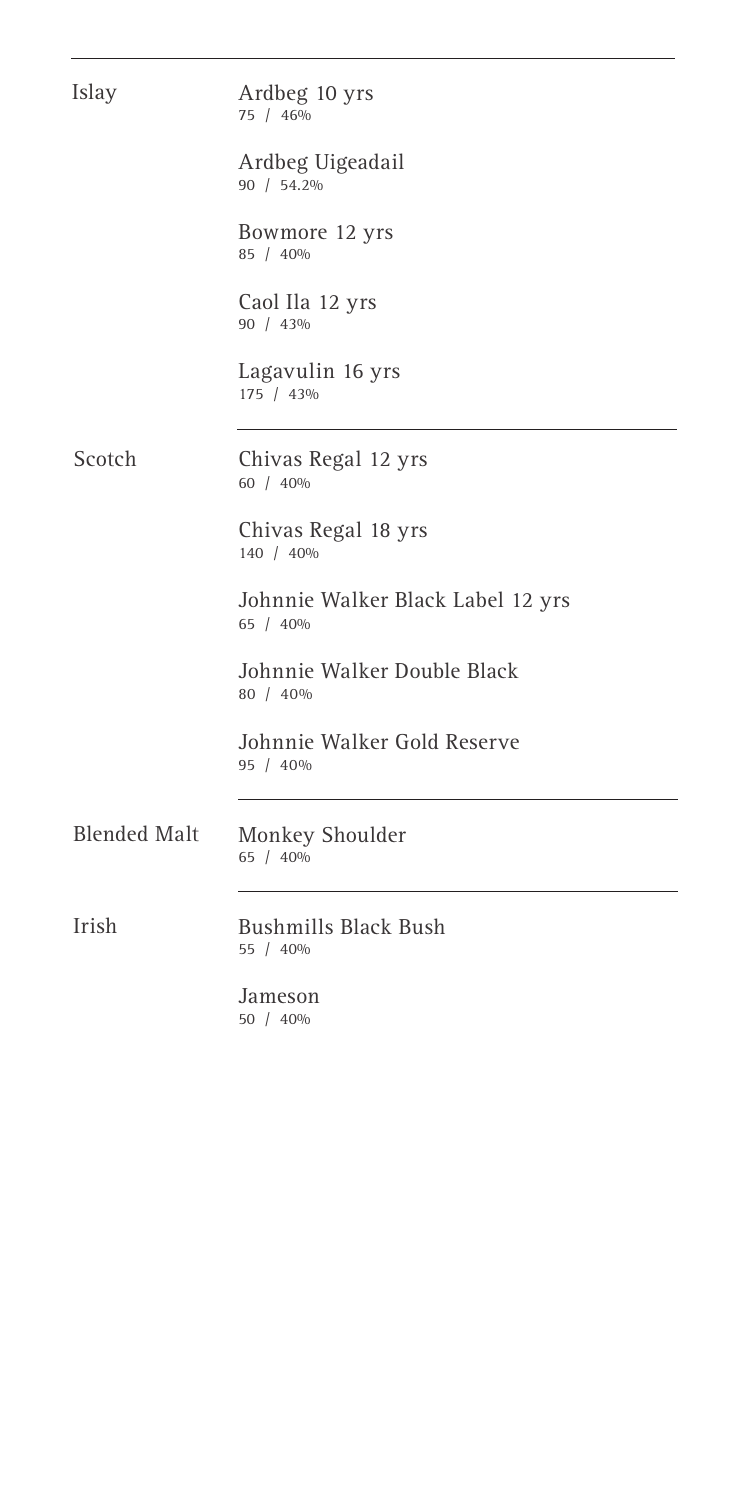| Japanese             | Nikka From The Barrel<br>110 / 51.4%     |
|----------------------|------------------------------------------|
|                      | Nikka 12 yrs<br>150 / 43%                |
|                      | Taketsuru Non-age<br>75 / 43%            |
|                      | Yamazaki 12 yrs<br>150 / 43%             |
|                      | The Chita<br>85 / 43%                    |
|                      | Toki<br>65 / 43%                         |
| Indian               | <b>Amrut Fusion</b><br>85 / 50%          |
| American<br>Straight | <b>Bulleit Bourbon</b><br>65 / 45%       |
| Bourbon              | Elijah Craig Small Batch<br>60 / 47%     |
|                      | Fighting Cock 6 yrs<br>65 / 51.5%        |
|                      | Maker's Mark<br>69 / 45%                 |
|                      | <b>Woodford Reserve</b><br>55 / 43.2%    |
|                      | Knob Creek<br>65 / 50%                   |
| Tennessee            | Jack Daniel's Gentleman Jack<br>60 / 40% |
|                      | Jack Daniel's Single Barrel<br>80 / 47%  |
| Rye                  | <b>Bulleit Straight Rye</b><br>60 / 45%  |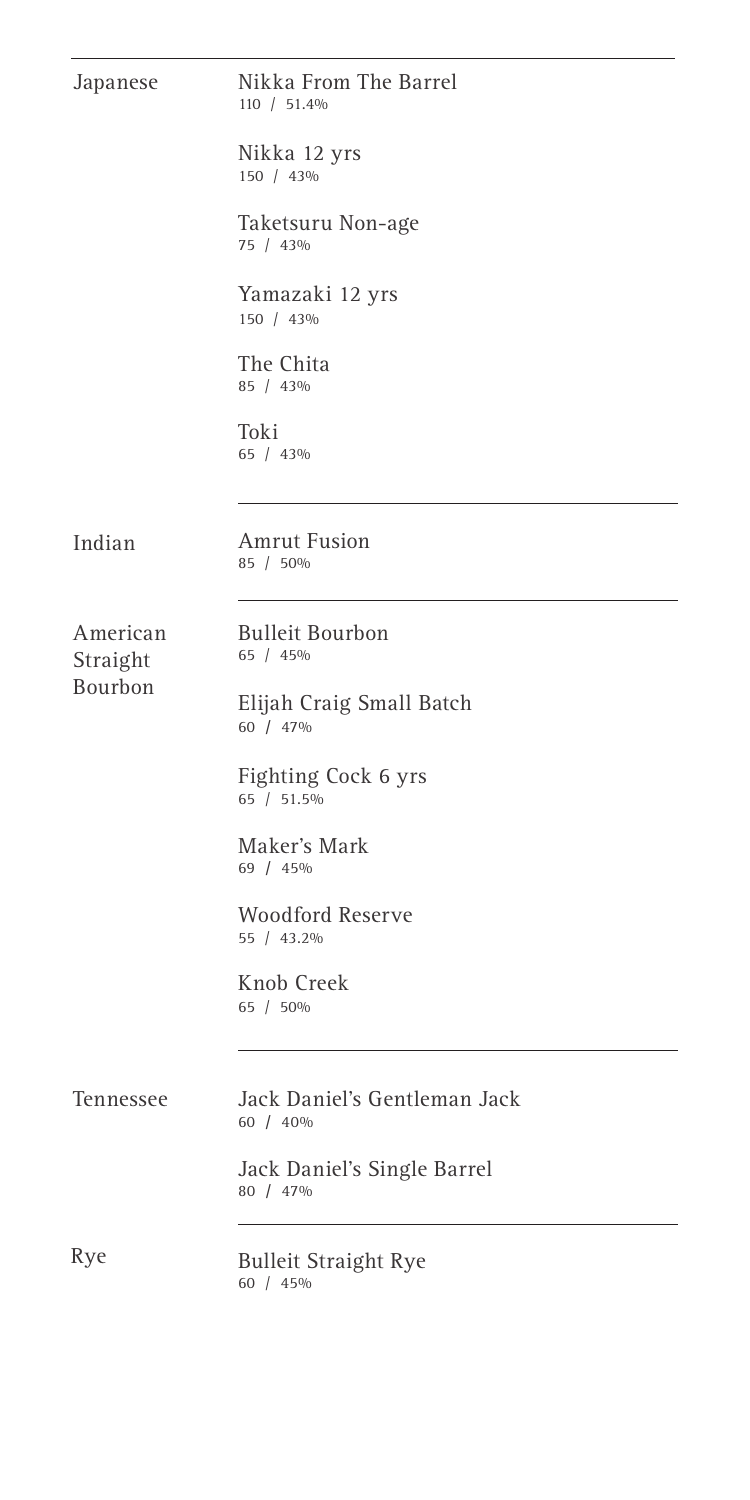| Fine spirits      |                                               |  |  |
|-------------------|-----------------------------------------------|--|--|
| Cognac            | Rémy Martin Louis XIII<br>2,310 / 40%         |  |  |
| Single Malt       |                                               |  |  |
| Speyside          | Macallan Fine Oak 18 yrs<br>245 / 43%         |  |  |
| Japanese          | Ichiro's Malt Wine Wood Reserve<br>180 / 46%  |  |  |
|                   | Ichiro's Mizunara Wood Reserve<br>180 / 46.5% |  |  |
|                   | Taketsuru Pure Malt 17 yrs<br>220 / 40%       |  |  |
| Scotch<br>Blended | Chivas Regal 25 yrs<br>350 / 40%              |  |  |
|                   | Johnnie Walker Blue Label<br>250 / 40%        |  |  |
|                   | Royal Salute 21 yrs<br>235 / 40%              |  |  |
| Tequila           | Don Julio 1942<br>295 / 38%                   |  |  |
|                   | Don Julio Real Extra Añejo 2007<br>400 / 38%  |  |  |
|                   | Patrón Gran Burdeos<br>600 / 40%              |  |  |
|                   | Patrón Gran Platinum<br>200 / 40%             |  |  |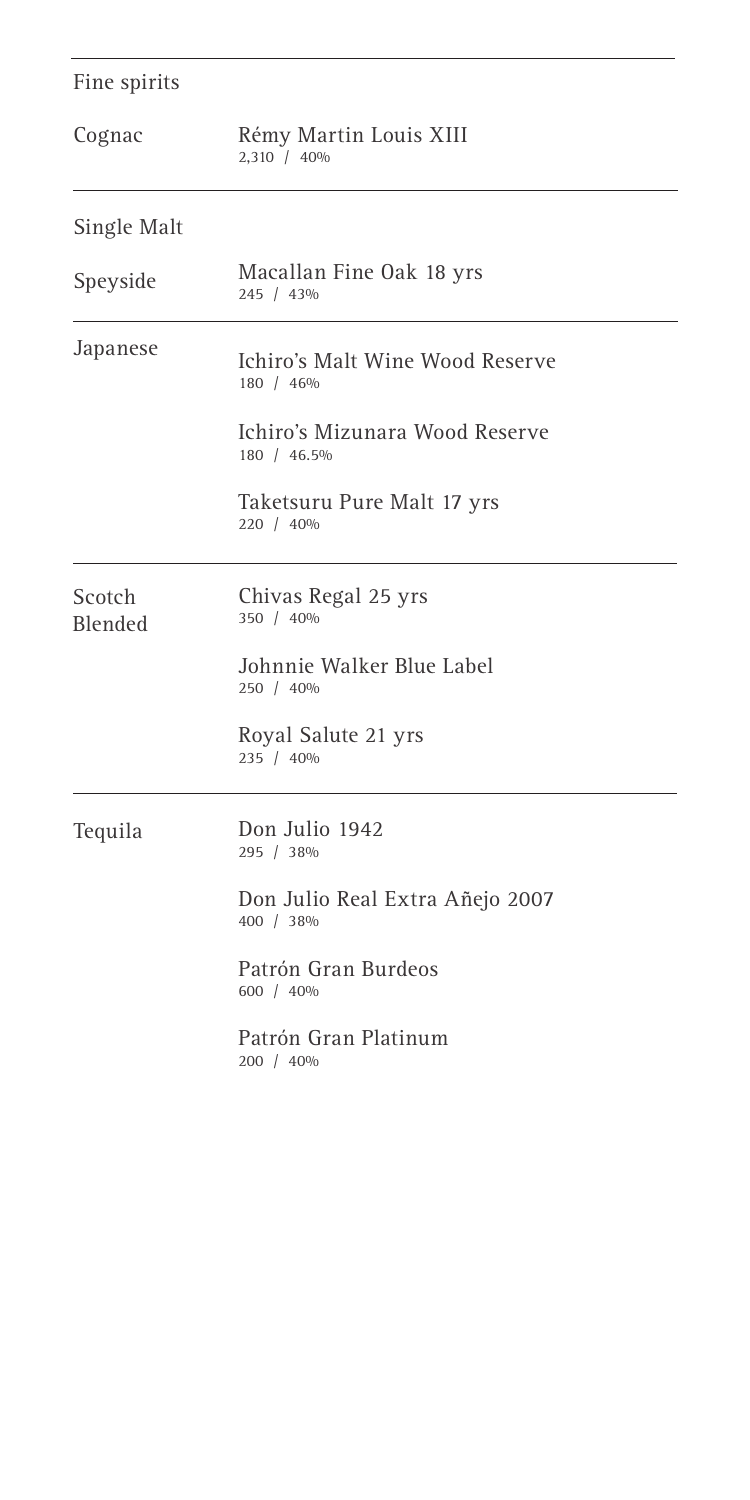| Spirits by<br><b>Bottle</b> |                                        |
|-----------------------------|----------------------------------------|
| Tequila                     | Patrón Añejo<br>1800 / 40%             |
|                             | Don Julio 1942<br>5800 / 38%           |
|                             | Don Julio Reposado<br>2350 / 38%       |
| Vodka                       | Cîroc<br>1650 / 40%                    |
|                             | <b>Grey Goose</b><br>1600 / 40%        |
|                             | Belvedere<br>1600 / 40%                |
|                             | Beluga Gold Line<br>3700 / 40%         |
| Gin                         | Hendrick's<br>1050 / 44%               |
|                             | Monkey 47<br>1000 / 47%                |
|                             | Tanqueray No. 10<br>1100 / 47.3%       |
| Rum                         | Ron Zacapa 23 yrs<br>1900 / 40%        |
|                             | Bacardi 8 yrs<br>900 / 40%             |
| Whisky                      |                                        |
| Single Malt                 | Glenfiddich 12 yrs<br>1300 / 40%       |
|                             | Macallan Fine Oak 12 yrs<br>2000 / 40% |
|                             | Glenmorangie 10 yrs<br>1600 / 43%      |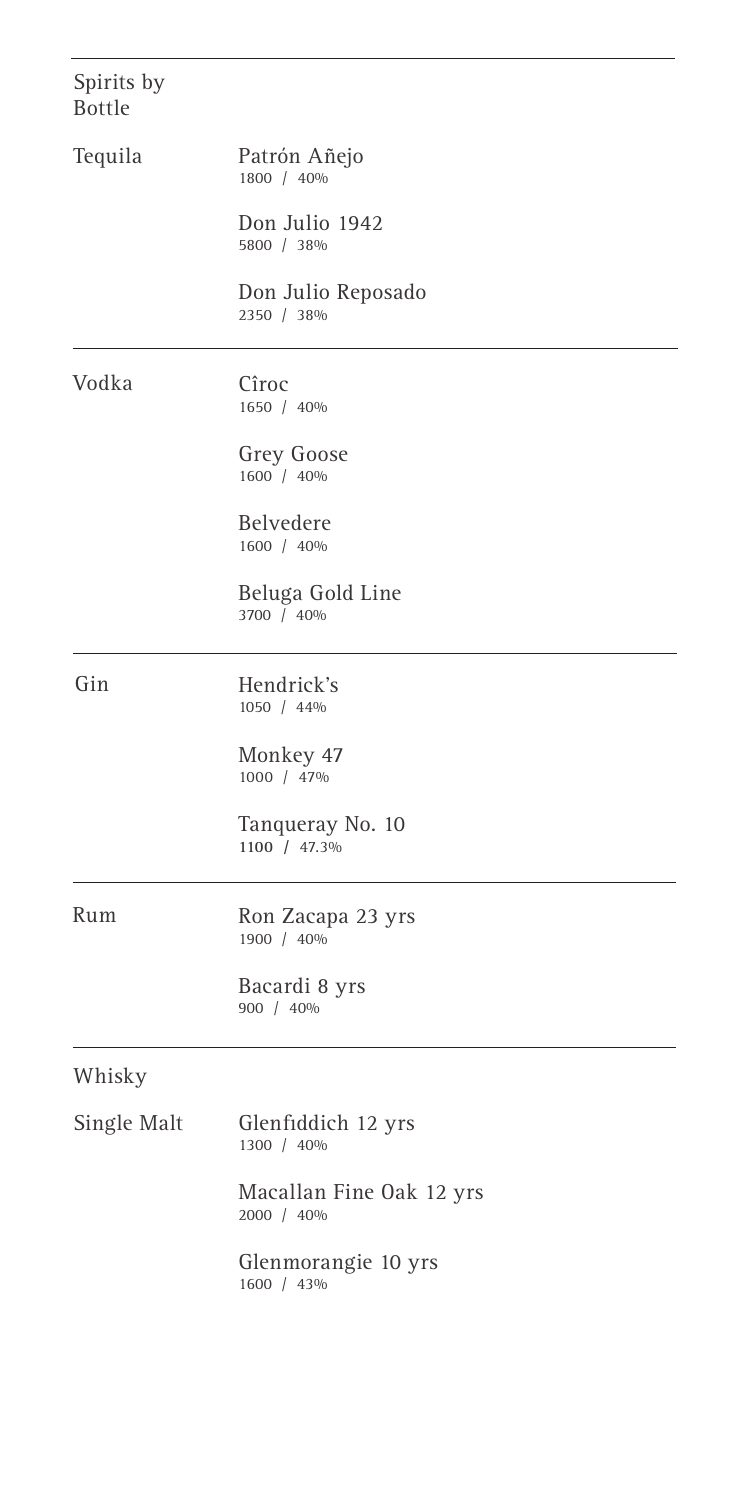| Spirits by<br><b>Bottle</b>     |                                                 |
|---------------------------------|-------------------------------------------------|
| Scotch                          | Chivas Regal 12 yrs<br>1000 / 40%               |
|                                 | Chivas Regal 18 yrs<br>2200 / 40%               |
|                                 | Johnnie Walker Black Label 12 yrs<br>1300 / 40% |
|                                 | Johnnie Walker Gold Reserve<br>1500 / 40%       |
|                                 | Johnnie Walker Blue Label<br>5500 / 40%         |
| <b>Blended Malt</b>             | Monkey Shoulder<br>1500 / 40%                   |
| Japanese                        | Yamazaki 12 yrs<br>3000 / 43%                   |
| American<br>Straight<br>Bourbon | Maker's Mark<br>1150 / 45%                      |
|                                 | <b>Woodford Reserve</b><br>1200 / 43.2%         |
| Tennessee                       | Jack Daniel's Gentleman Jack<br>1300 40%        |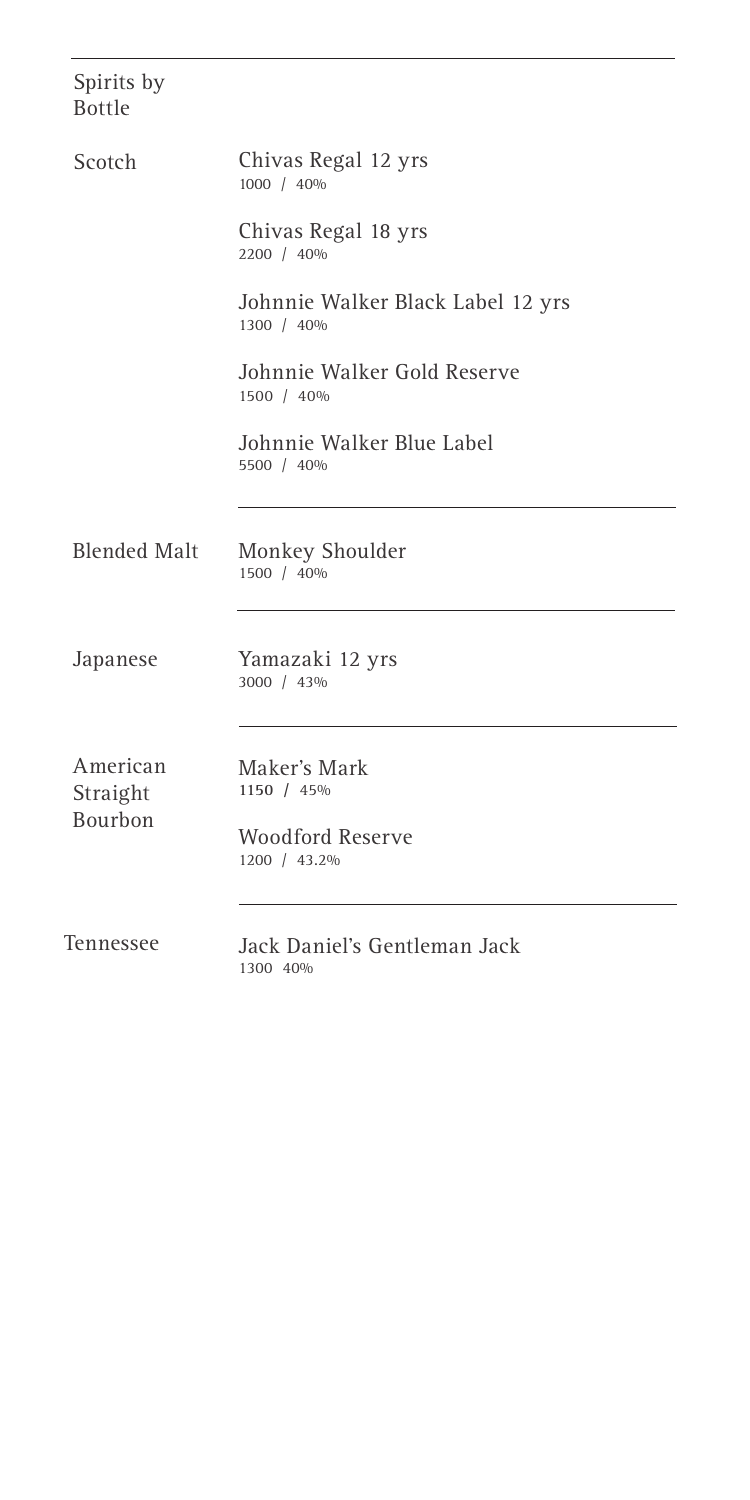| Small eat | Wagyu beef puff                                                 |    |
|-----------|-----------------------------------------------------------------|----|
|           | Fried whitebait with tea tree mushroom                          | 50 |
|           | <b>Potstickers</b><br>chicken, prawn, Chinese chive             | 50 |
|           | Golden pumpkin $V$<br>chilli and pepper                         | 45 |
|           | Wok-fry prawn<br>salted egg yolk, curry leaf, chilli            | 75 |
|           | Wok-fry beef in golden cup<br>bell pepper, yam bean, mapo sauce | 60 |
|           | Salt and pepper squid                                           | 65 |
|           | Chilli crab taro croquette                                      | 60 |
|           |                                                                 |    |

Although all due care is taken, dishes may still contain ingredients that are not set out on

the menu and these ingredients may cause an allergic reaction.

Guests with allergies need to be aware of this risk and should ask a member of the team for information on the allergen content of our food.

Please note, any bespoke orders requested cannot be guaranteed as entirely allergen free and will be consumed at the guest's own risk.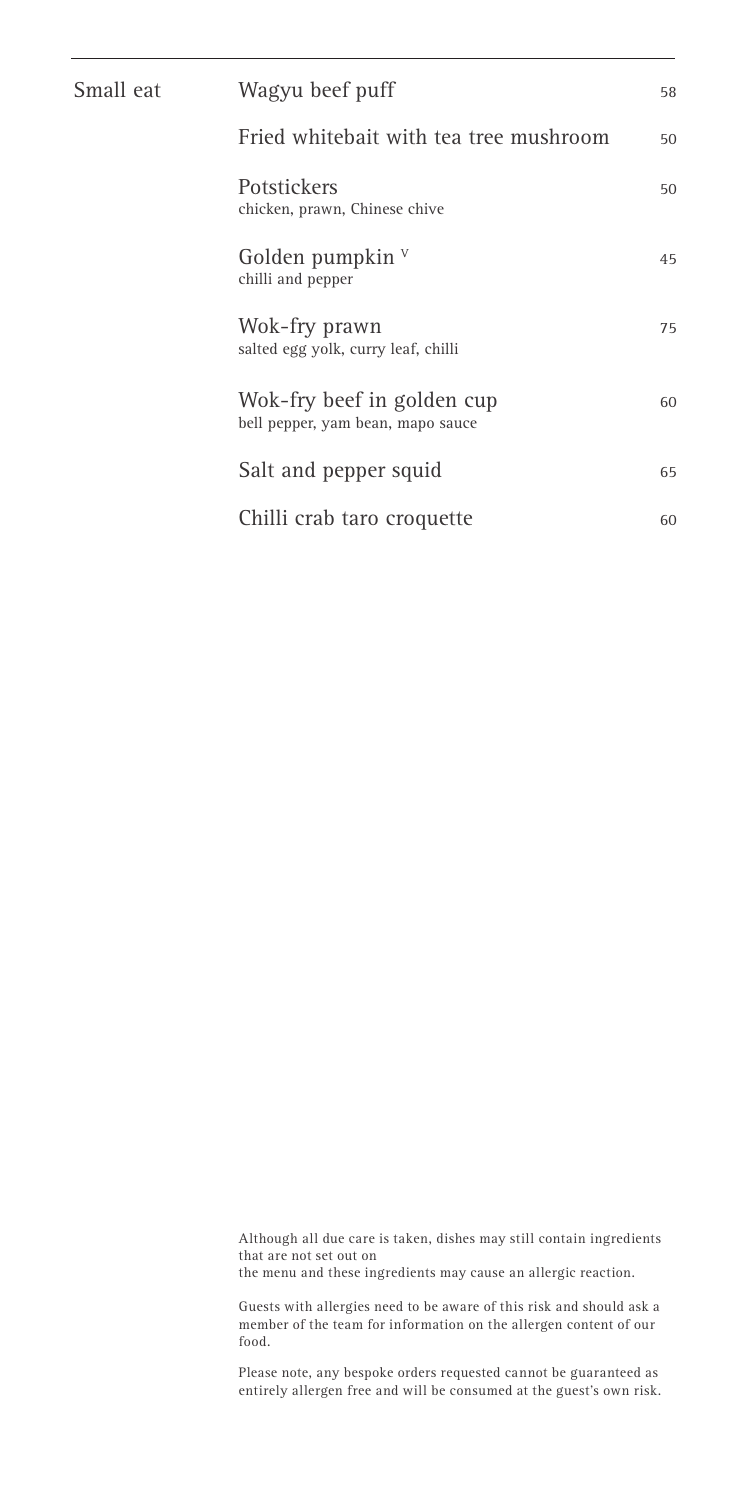## Hakkatini Night 10pm onwards

98 per person Including cocktail, wine, beer or spirits choose two

138 per person Including one small eat

## Cocktail

## Apple Ginger Martini

Ketel one vodka, green apple, ginger, lime and vanilla chilli sugar

Shanghai Rouge

Aperol, Limoncello, Ketel One vodka, egg white, lemon and angostura bitters

## Pisco Prince

1615 Quebranta pisco, Poire Williams, lemongrass, soursop, basil and lime

Hibitini Tanqueray gin, hibiscus, pineapple, lime and passionfruit

Chardonnay, Dominique Portet Yarra Valley, Australia13% Wine

> Malbec, Norton Mendoza, Argentina 13.5%

M de Minuty Rosé Provence, France 13.5%

Beer

Tsingtao China, bottle 330ml 4.7%

Asahi Japan, bottle 330ml 5%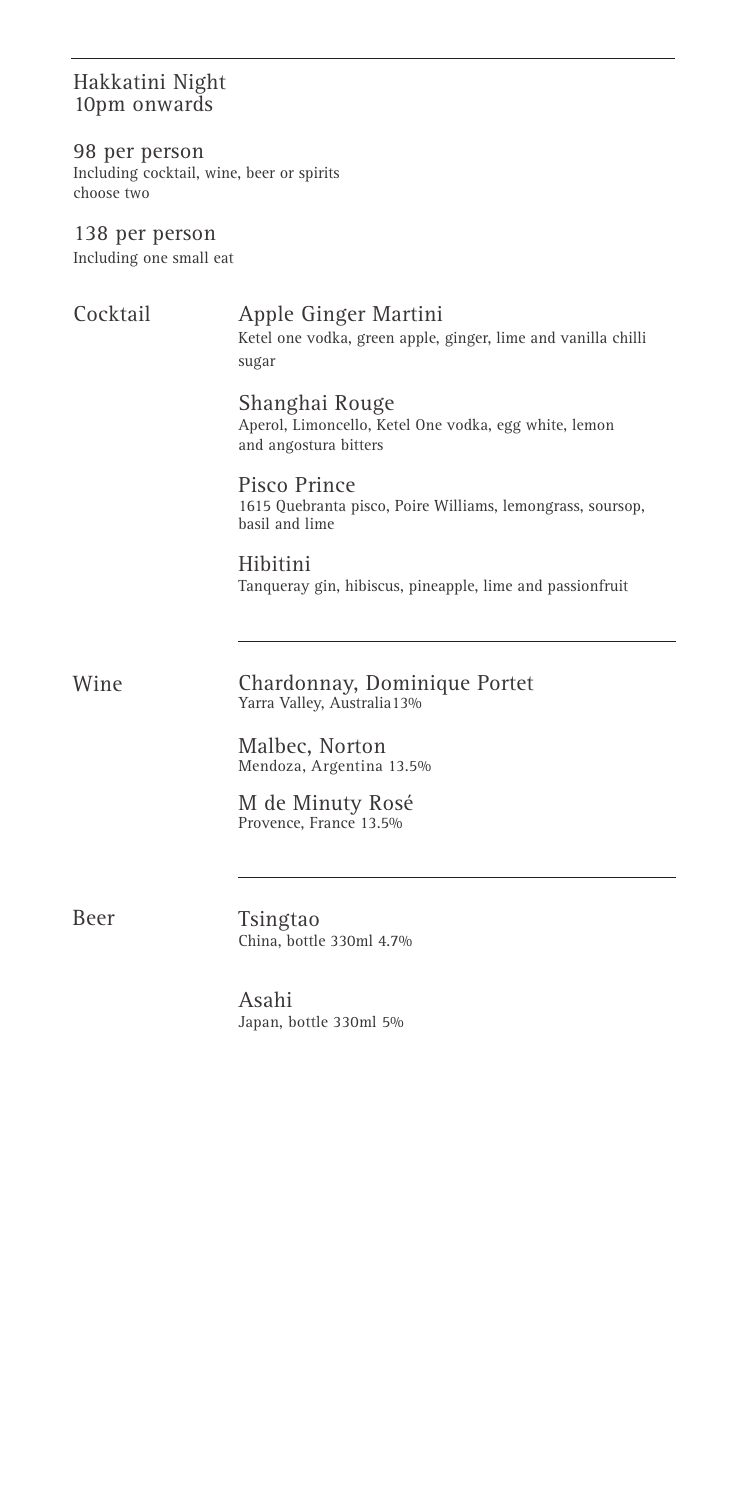| House Spirit<br>30ml | Ketel One<br>40%                         |  |  |
|----------------------|------------------------------------------|--|--|
|                      | Tanqueray Export Strength<br>43.1%       |  |  |
|                      | Ron Zacapa Ambar 12 yrs<br>40%           |  |  |
|                      | <b>Bulleit Bourbon</b><br>45%            |  |  |
|                      | Olmeca Gold<br>40%                       |  |  |
|                      | Johnnie Walker Black Label 12 yrs<br>40% |  |  |
| Small eat            | Wagyu beef puff                          |  |  |
| choose one           | Golden pumpkin v                         |  |  |
|                      | Fried whitebait with tea tree mushroom   |  |  |
|                      | Salt and pepper squid                    |  |  |
|                      | Chilli crab taro croquette               |  |  |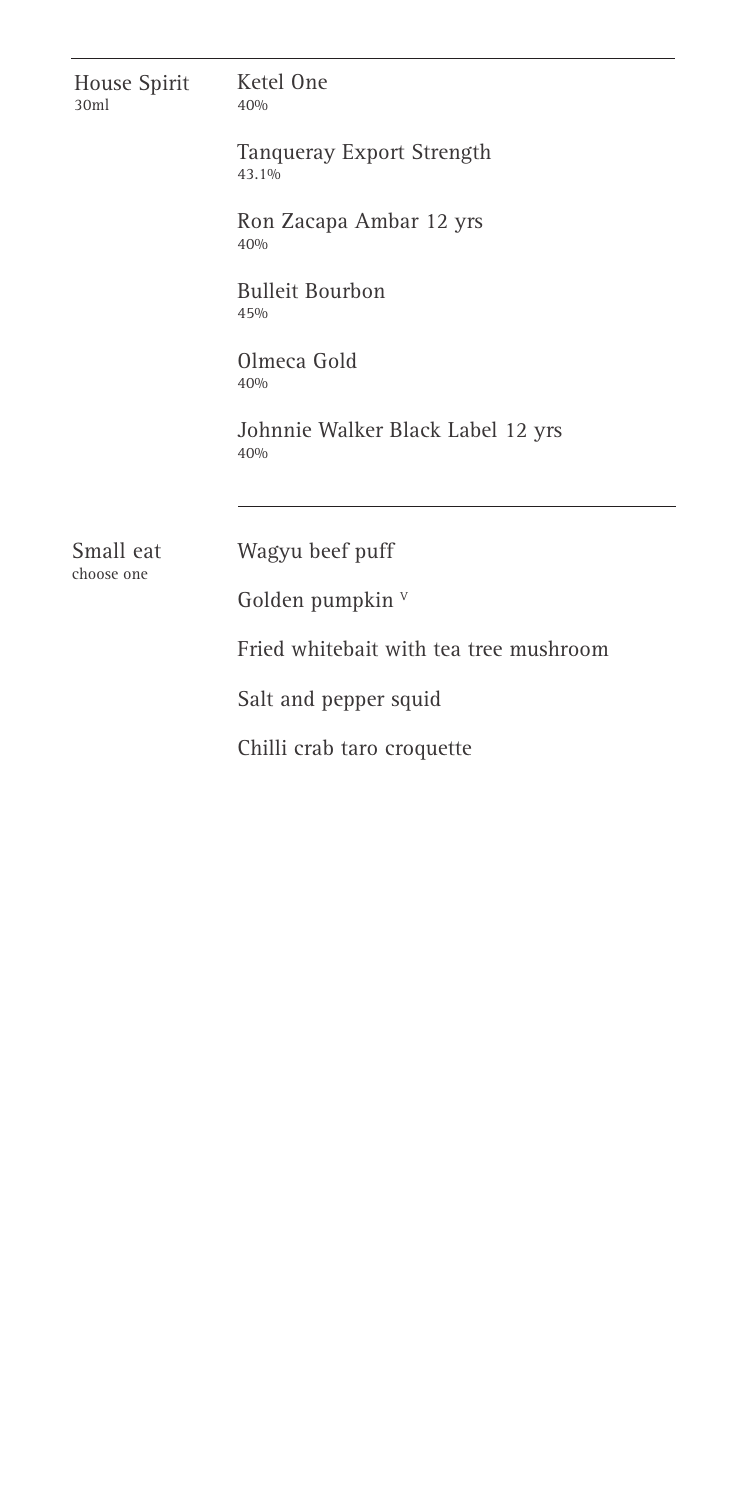## Hakkasan Dubai

The story

Founded in London in 2001, Hakkasan celebrates Cantonese cuisine through traditional techniques plus the finest ingredients and contemporary flair only found at Hakkasan.

Each kitchen is led by a talented chef whose passion lies in creating uniquely rooted yet modern Cantonese dishes.

With international outposts in some of the world's most vibrant cities, Hakkasan's menu is a culinary balance of signature dishes featured at Hakkasan globally alongside "only at" dishes created exclusively for each location.

Enjoy the world of Hakkasan in every detail, from scent to sound to the last artful bite, the team carefully crafts a truly immersive journey.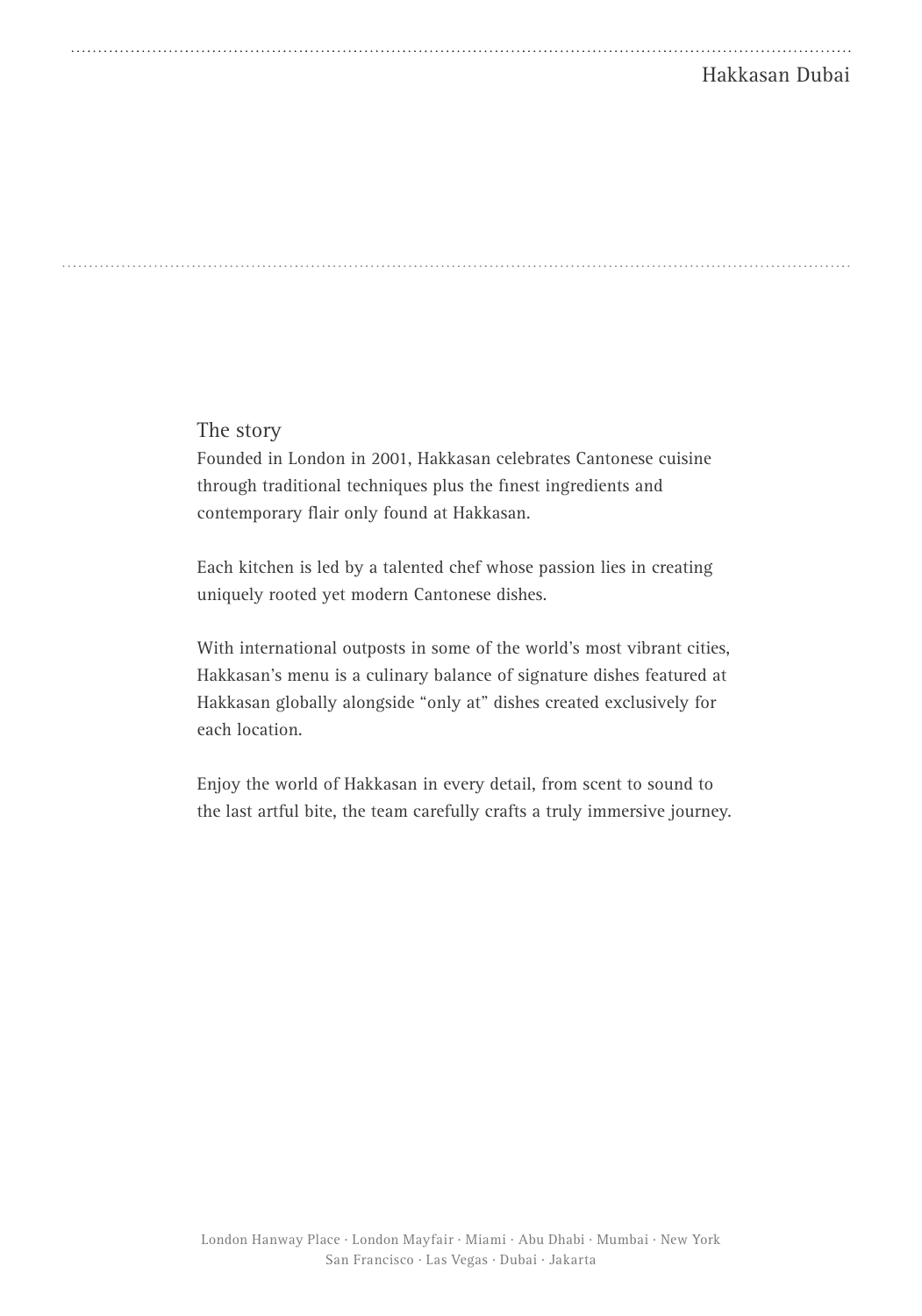August 2020

 Signature dishes Vegetarian dishes Although all due care is taken, dishes may still contain ingredients that are not set out on the menu and these ingredients may cause an allergic reaction.

Guests with allergies need to be aware of this risk and should ask a member of the team for information on the allergen content of our food.

Please note, any bespoke orders requested cannot be guaranteed as entirely allergen free and will be consumed at the guest's own risk.

All prices are in UAE Dirhams, inclusive of 7% municipality fee, 10% service charge and VAT 10%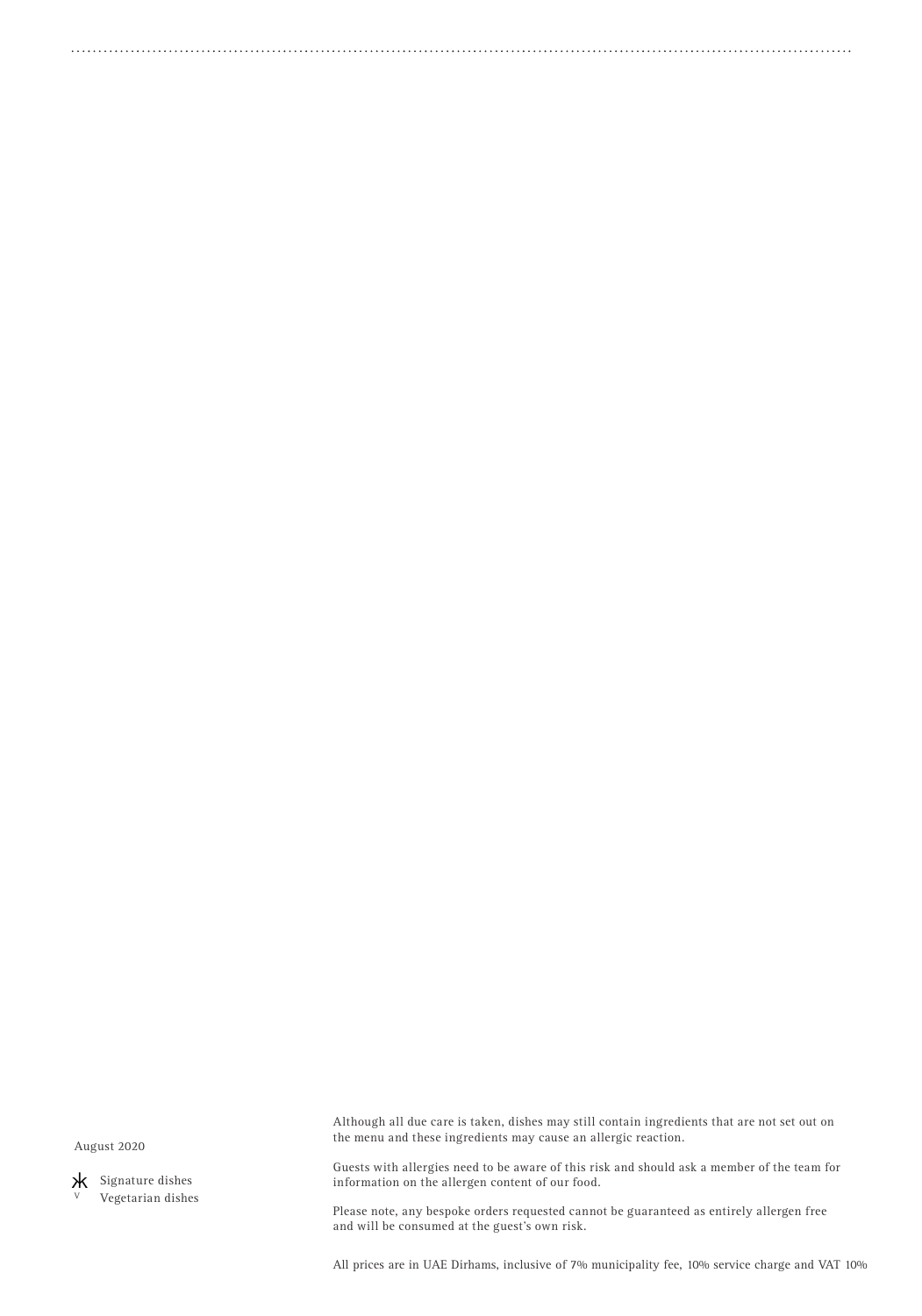# Signature menu

|                 |         | Bamboo menu<br>Never losing all its leaves, bamboo is a symbol for durability and steadfastness                                                                                   |
|-----------------|---------|-----------------------------------------------------------------------------------------------------------------------------------------------------------------------------------|
|                 |         | AED 418 per person<br>for parties of two or more and entire party                                                                                                                 |
|                 |         |                                                                                                                                                                                   |
| Small eat<br>小吃 | 四式點心拼   | Supreme dim sum platter<br>kaffir lime lobster har gau<br>abalone and chicken shui mai with caviar<br>conpoy and king crab with morel mushroom<br>yellow fungus and angelica root |
|                 | 茶香燻神牛排  | Jasmine tea smoked Wagyu beef ribs $\star$                                                                                                                                        |
|                 | 上海齋鍋貼   | Grilled vegetarian Shanghai dumpling V                                                                                                                                            |
| Main<br>主菜      | 沙爹脆皮吊燒雞 | Roasted chicken in satay sauce                                                                                                                                                    |
|                 | 三杯鱸魚球   | Stir-fry Chilean seabass<br>with Szechuan pepper                                                                                                                                  |
|                 | 石榴咕噜蝦球  | Sweet and sour prawn with pomegranate                                                                                                                                             |
|                 | 黑椒蘆筍脆蓮藕 | Stir-fry lotus root and asparagus in black pepper $V$                                                                                                                             |
|                 | 蛋香毛豆炒飯  | Edamame egg fried rice                                                                                                                                                            |
| Dessert<br>甜点   | 廚師的選擇   | Chef selection                                                                                                                                                                    |
|                 |         |                                                                                                                                                                                   |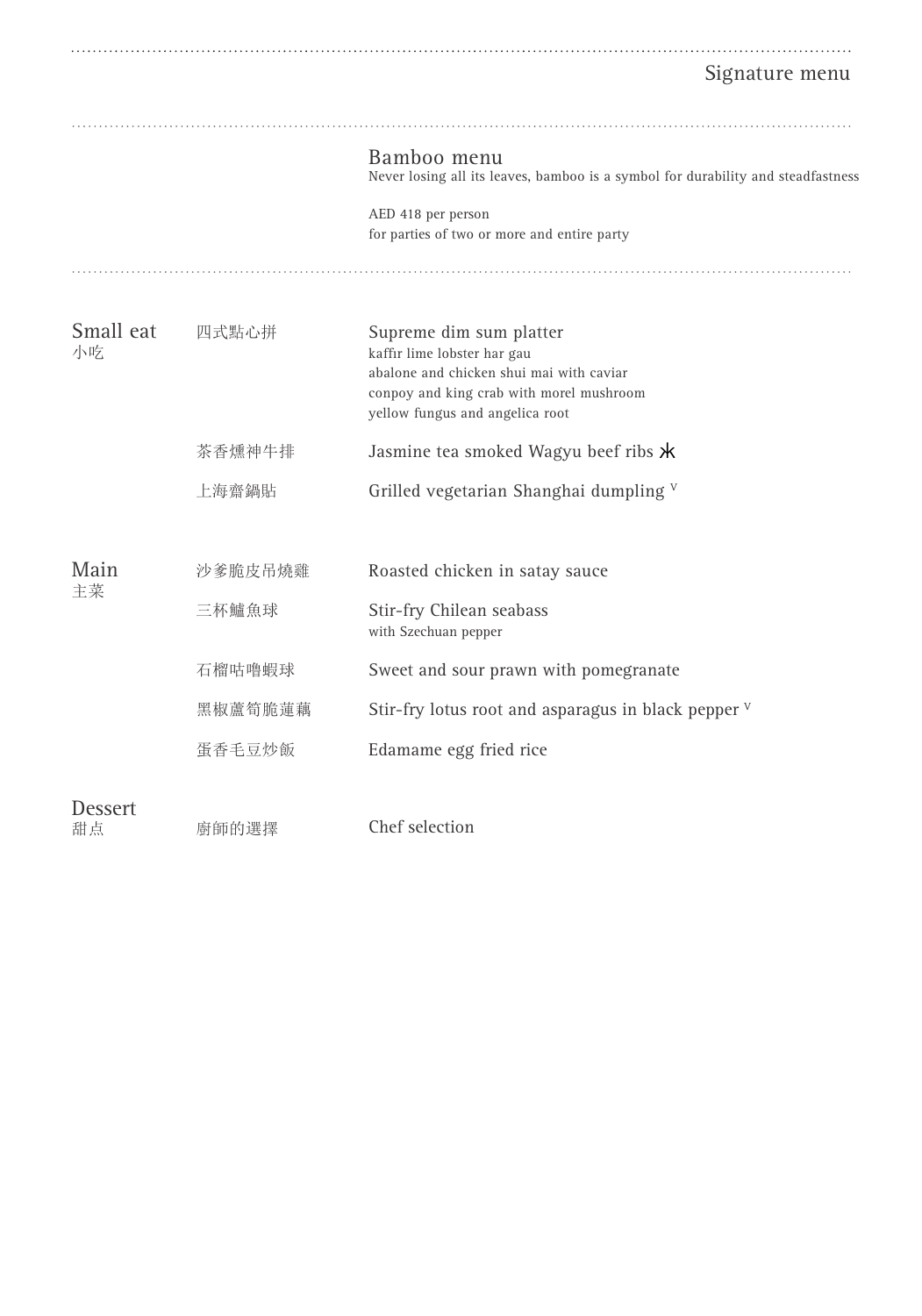|                     |               | Dragon menu<br>The enduring symbol of power, strength and vigilance                                                                                                               |
|---------------------|---------------|-----------------------------------------------------------------------------------------------------------------------------------------------------------------------------------|
|                     |               | AED 498 per person<br>for parties of two or more and entire party                                                                                                                 |
| Small eat<br>小吃     | 四式點心拼         | Supreme dim sum platter<br>kaffır lime lobster har gau<br>abalone and chicken shui mai with caviar<br>conpoy and king crab with morel mushroom<br>yellow fungus and angelica root |
|                     | 奶沙軟壳蟹         | Fried soft shell crab<br>with chilli and curry leaf                                                                                                                               |
|                     | 沙律香酥鴨         | Crispy duck salad $\star$<br>with pomelo, pine nut and shallot                                                                                                                    |
| Main<br>主菜          | 黑椒牛仔粒<br>醬汁鱸魚 | Stir-fry black pepper rib eye beef $\star$<br>Grilled Chilean seabass with honey $\star$                                                                                          |
|                     | 酱烧黑椒带子        | Seared Canadian scallop<br>in plum sauce and black pepper                                                                                                                         |
|                     | 時日蔬菜          | Chinese vegetable V                                                                                                                                                               |
|                     | 蛋香毛豆炒飯        | Edamame egg fried rice                                                                                                                                                            |
| <b>Dessert</b><br>甜 | 廚師的選擇         | Chef selection                                                                                                                                                                    |

. . . . . . . . . . . . . . . . . . . .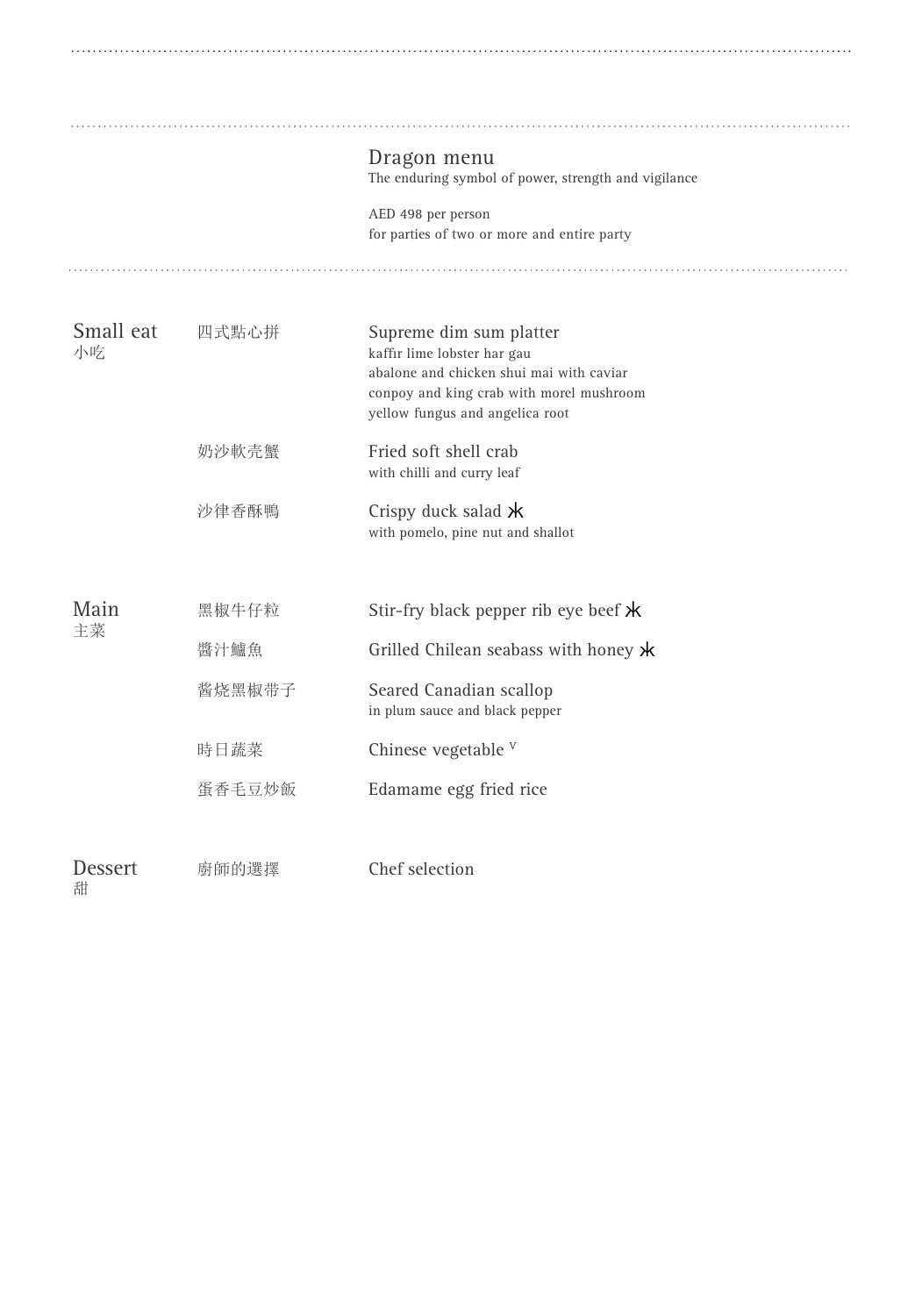| Salad<br>色拉      | 沙律香酥鸭                              | Crispy duck salad $*$<br>with pomelo, pine nut and shallot                                                                                                                                                         | 161                  |
|------------------|------------------------------------|--------------------------------------------------------------------------------------------------------------------------------------------------------------------------------------------------------------------|----------------------|
| Soup<br>汤类       | 雞絲酸辣湯<br>粟米龍蝦羹<br>湘州素酸辣湯<br>白竹竺野菌汤 | Hot and sour soup with chicken<br>Royal sweetcorn soup with crab<br>Vegetarian hot and sour soup v<br>Chinese wild mushroom soup<br>with Shanghai pak choi and goji berry                                          | 62<br>85<br>50<br>60 |
| Dim sum<br>点心    | 至尊四式点心拼                            | Supreme dim sum platter<br>kaffır lime lobster har gau<br>abalone and chicken shui mai with caviar<br>conpoy and king crab with morel mushroom<br>yellow fungus and angelica root                                  | 145                  |
|                  | 上素点心拼                              | Vegetarian dim sum platter $V$<br>morel crystal<br>lettuce oswan and seaweed<br>gong chai and lily bulb<br>soy crumble and beancurd                                                                                | 100                  |
|                  | 四季精选六彩拼                            | Dim sum premium<br>Kaffir lime lobster har gau<br>Abalone and chicken shui mai with caviar<br>Conpoy and king crab with morel mushroom<br>Baked venison puff<br>Wagyu beef truffle puff<br>Mooli puff <sup>v</sup> | 145                  |
|                  | 上海齋鍋貼                              | Grilled vegetarian Shanghai dumpling v                                                                                                                                                                             | 58                   |
|                  | 萝卜泡芙                               | Mooli puff <sup>v</sup>                                                                                                                                                                                            | 58                   |
|                  | 黑菌神牛酥                              | Wagyu beef truffle puff                                                                                                                                                                                            | 58                   |
| Small eat<br>小吃类 | 豉味爆炒豆豆蔬                            | Stir-fry vegetable and pine nut lettuce wrap v                                                                                                                                                                     | 78                   |
|                  | 茶香燻神牛排                             | Jasmine tea smoked Wagyu beef ribs X                                                                                                                                                                               | 160                  |
|                  | 香酥炸鴨卷                              | Crispy duck roll                                                                                                                                                                                                   | 58                   |
|                  | 金桔川椒爆酥鸡                            | Szechuan chicken with kumquat                                                                                                                                                                                      | 98                   |
|                  | 奶沙軟壳蟹                              | Fried soft shell crab<br>with chilli and curry leaf                                                                                                                                                                | 121                  |
|                  | 脆皮麥香蝦                              | Crispy tiger prawn<br>with pandan leaf and chilli                                                                                                                                                                  | 108                  |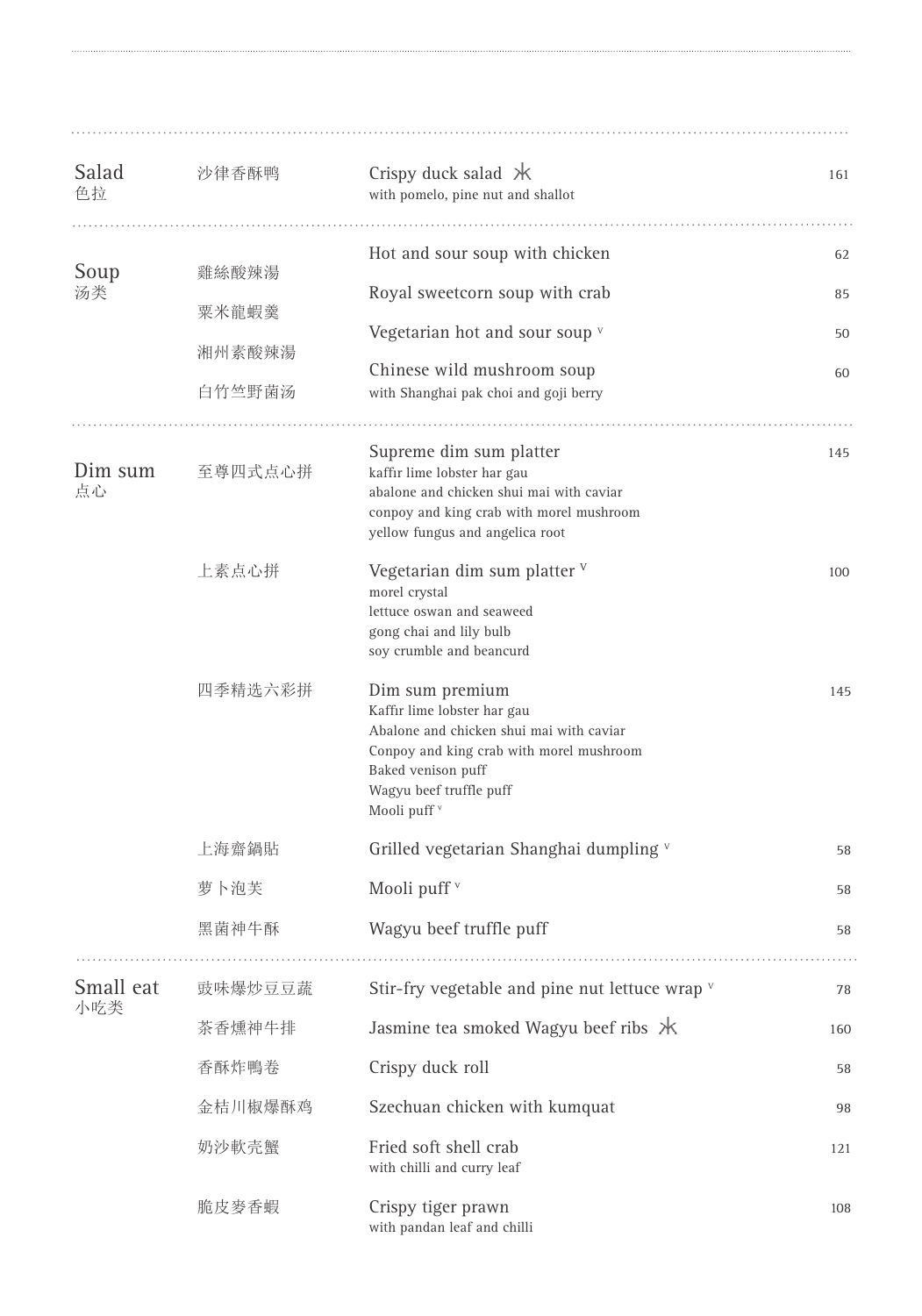|               | 独家特色                        | Supreme<br>Traditional Cantonese favourites with a Hakkasan flair                                                                                                                                    |                    |
|---------------|-----------------------------|------------------------------------------------------------------------------------------------------------------------------------------------------------------------------------------------------|--------------------|
|               | 北京烤鸭<br>北京烤鸭(半只)<br>鱼子酱北京烤鸭 | Hakkasan signature Peking duck $*$<br>Half Peking duck<br>with Beluga caviar<br>whole duck, with 16 pancakes and 30g of caviar<br>second course with a choice of XO sauce or ginger and spring onion | 698<br>338<br>1588 |
| Fish          | 醬汁鱸魚                        | Grilled Chilean seabass with honey $H$                                                                                                                                                               | 248                |
| 鱼             | 香辣油滑海斑鱼                     | Spicy red snapper with kaffir lime sauce                                                                                                                                                             | 165                |
|               | 三杯鱸魚球                       | Stir-fry Chilean seabass<br>with Szechuan pepper                                                                                                                                                     | 248                |
| Seafood<br>海鲜 | 咖哩汁泡海蝦球                     | Spicy prawn $*$<br>with lily bulb and almond                                                                                                                                                         | 165                |
|               | 特制酱烧大虾皇                     | Wok-sear tiger prawn<br>with white asparagus, shimeji and chilli                                                                                                                                     | 158                |
|               | 辣子帝王蟹                       | Alaskan king crab with chilli                                                                                                                                                                        | 298                |
|               | 酱烧黑椒带子                      | Seared Canadian scallop<br>in plum sauce and black pepper                                                                                                                                            | 188                |
| Poultry       | 石榴咕噜雞片                      | Sweet and sour chicken with pomegranate                                                                                                                                                              | 115                |
| 家禽            | 沙爹脆皮吊燒雞                     | Roasted chicken in satay sauce                                                                                                                                                                       | 115                |
|               | 三杯龍庚雞煲                      | Sanpei chicken<br>with sweet basil, dried chilli and spring onion                                                                                                                                    | 120                |
|               | 黑松露挂爐焼肥鴨                    | Roasted truffle duck<br>with tea tree mushroom                                                                                                                                                       | 278                |
| Meat<br>肉类    | 黑椒牛仔粒                       | Stir-fry black pepper rib eye beef $*$                                                                                                                                                               | 188                |
|               | 桂花神牛粒                       | Wagyu beef rib eye<br>with Osmanthus sauce                                                                                                                                                           | 288                |
|               | 蒙古煎牛柳                       | Wok-fry Mongolian beef                                                                                                                                                                               | 188                |